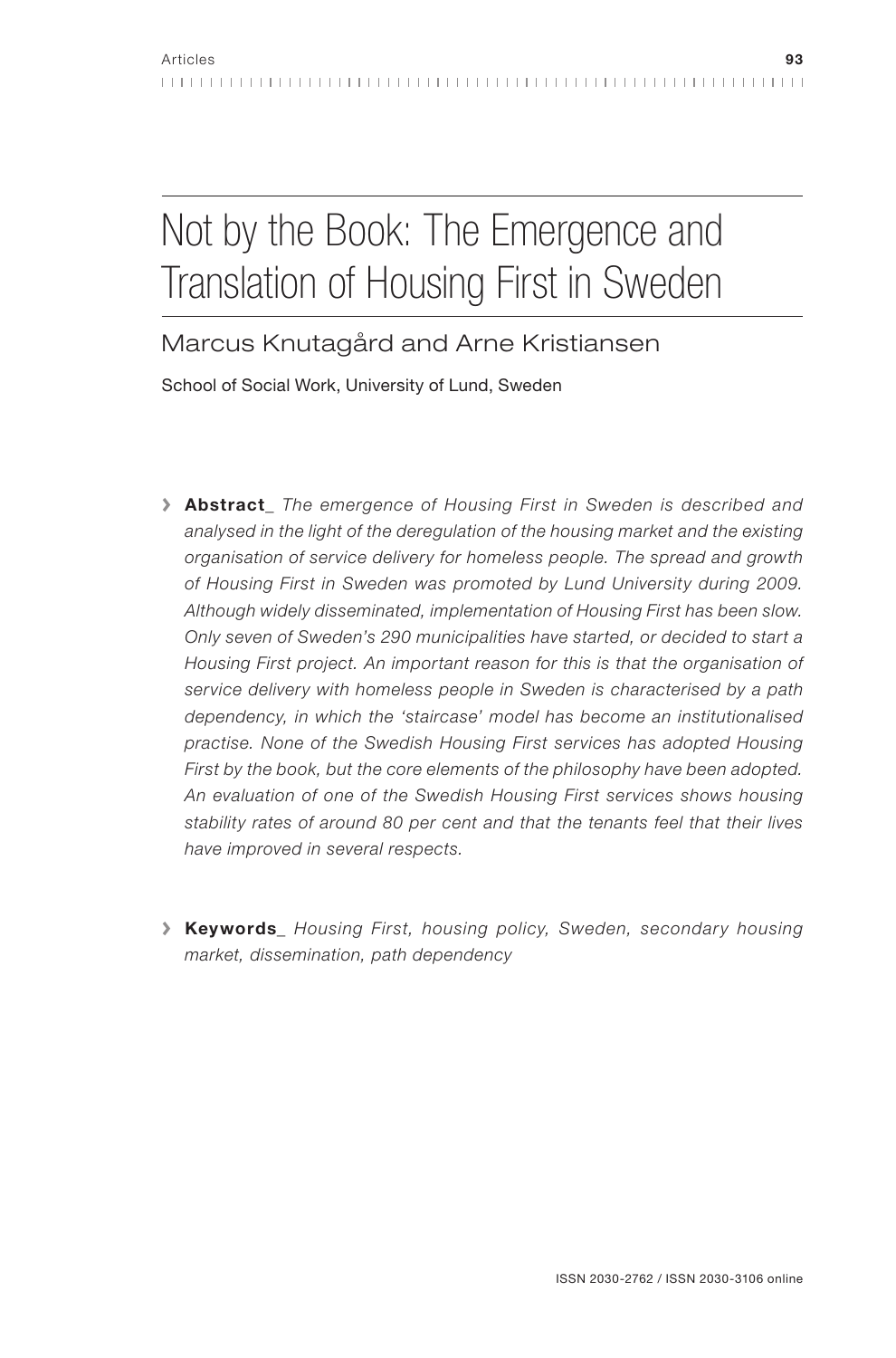#### Introduction

Interest in Housing First services as a response to ending long-term homelessness has grown during the past few years, not only in the US and Canada, but also in Europe. Housing First was first developed in New York in 1992 by the non-profit corporation Pathways to Housing (Tsemberis, 2010).<sup>1</sup> The increased popularity of Housing First services has been connected respectively to neoliberalism, marketisation of housing policies and the emergence of an evidence based practice movement (Hedin, Clark, Lundholm and Malmberg, 2012; Stanhope and Dunn, 2011; Willse, 2010). In particular, the themes of effectiveness and consumer choice, inherent to Housing First services, have been of great interest to policy makers (Stanhope and Dunn, 2011).

The aim of this article is to describe and analyse the emergence and translation of Housing First services in Sweden. Considering the fairly limited expansion of Housing First services so far, we discuss how this is to be understood in the light of the rhetorical drive towards evidence-based practise. In order to elucidate this phenomenon, we bring housing policy and the existing organisation of service delivery with homeless people into consideration. In the Swedish context, the spread and growth of Housing First services can be viewed as research driven. In many ways the stimulus for testing Housing First in Swedish municipalities was introduced by Lund University during 2009. The focus was on testing and translating the core principles behind the Pathways to Housing model, rather than importing an existing model without considering the local context. The reason for this was that previous research had identified many difficulties regarding the existing 'staircase' model.

Looking back over the last decade, it is evident that the ideas underpinning the Housing First approach were not new even in a Swedish context, but the years prior to 2009 were not the right time for change (Kingdon, 2003). In early 2001, the Swedish national homelessness committee published its final report with a policy recommendation that the right to housing should guide service delivery (SOU, 2001). The committee had introduced ideas similar to today's Housing First services by inviting experts from other countries that presented evidence from different projects; one of these was the so-called H13 project in Hanover (Busch-Geertsema, 2005). The H13 concept became extremely popular in Sweden, and many municipalities went to Germany to look into the project and thereafter they tried to import the model in very different ways.

 $1$  Waegemakers Schiff and Rook (2012, p.5) argue that Houselink, a community organization in Toronto, has promoted housing as a right for people that had been discharged from psychiatric institutions during the last 30 years. It can also be argued that the Swedish housing policy since the 1940s has been built upon the idea of housing as a universal right.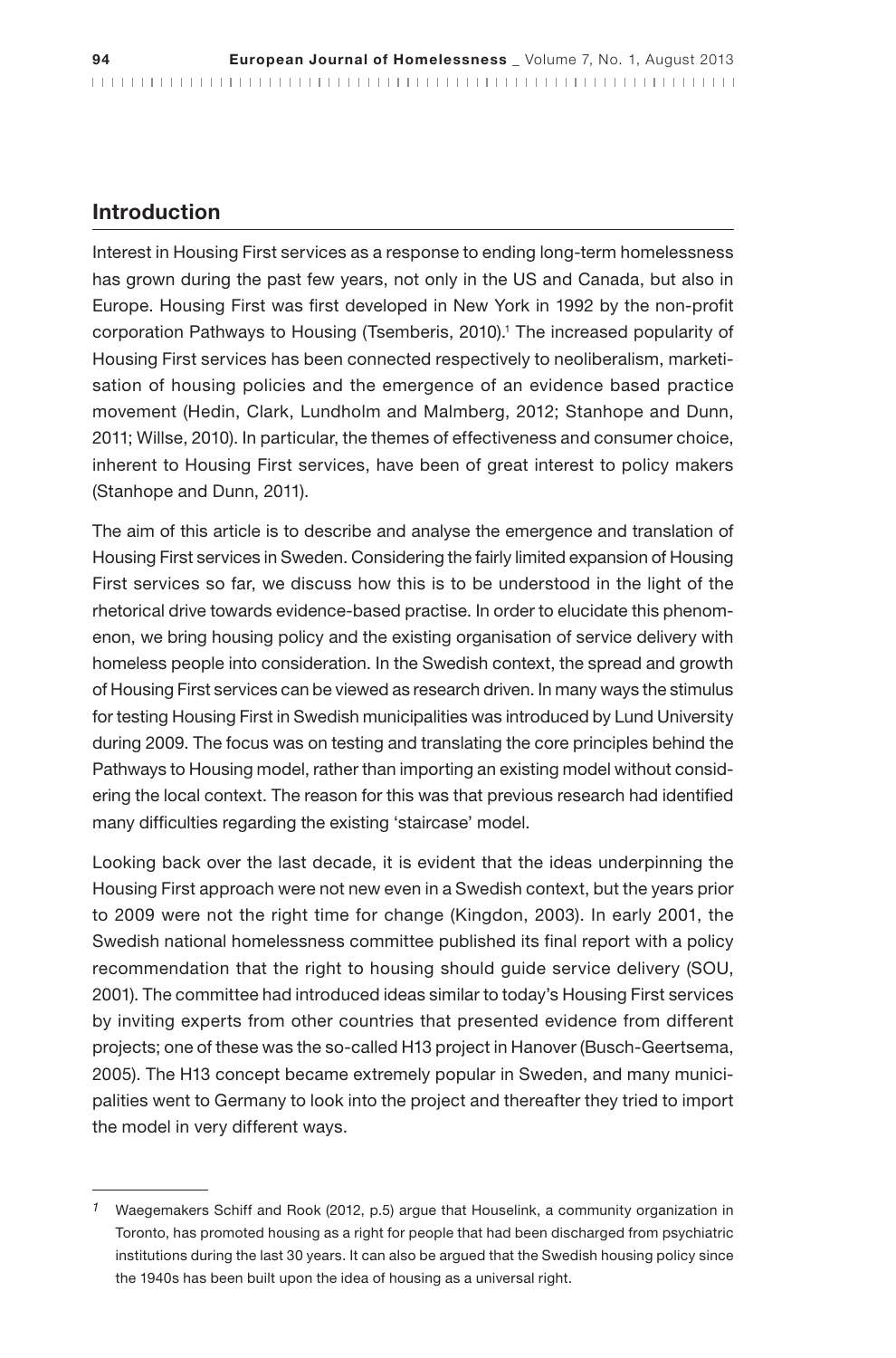Over the last decade, a growing body of research has shown the positive effects of Housing First services, particularly that Housing First can provide housing stability for people with a long history of homelessness with high support needs (Pleace, 2012; Waegemakers Schiff and Rook, 2012; McNaughton and Atherton, 2011; Pearson et al, 2009; Stefancic and Tsemberis, 2007; Padgett, 2007; Tsemberis et al, 2004). This group has been, and still is, mainly serviced by the shelter system in many countries (Knutagård and Nordfeldt, 2007; Busch-Geertsema and Sahlin, 2007).

On November 6 2009, the University of Lund arranged a national conference on Housing First with the express intention of raising the awareness of homelessness in Sweden, and at the same time promoting new ways of tackling homelessness. The idea was that the core elements of the Housing First philosophy could be valuable for policy making within the homelessness field in a broader sense, than only targeting a specific group of homeless people and providing them with clinical Housing First services (Waegemakers Schiff and Rook, 2012; Kertesz et al, 2009). The interest in the conference and the concept was very high, and two municipalities decided almost immediately to start up Housing First services on a small scale. The first one was in the capital of Sweden, Stockholm and the other in Helsingborg, a municipality in the southern part of Sweden. In order to distinguish different forms of Housing First services, the researchers from Lund formulated criteria that needed to be in place to make the service compatible with the Housing First services in other countries. Since most of the international research on Housing First is based on services in the New York model, the principles of Pathways to Housing were adopted: <sup>2</sup>

- housing as a basic human right
- respect, warmth, and compassion for all clients
- a commitment to working with clients for as long as they need
- scattered-site housing; independent apartments
- separation of housing and services
- consumer choice and self-determination

<sup>2</sup> The principles were described as "Housing First according to Lund University". Even though these were based on the principles of Pathways, the main reason for describing 'Housing First according to Lund University' was to make it possible to hinder the renaming process (Johnsen and Teixeira, 2010). Suddenly any sublet tenancy was described as a Housing First apartment. Even shelters that were transformed from dormitories to single-bed rooms were described as Housing First. The major difference from Pathways to Housing was that Lund University promoted direct contracts in order to challenge the system with a secondary housing market. Previous research had shown that many people lived for years in these apartments without any need of support and they still were not allowed to take over the contract. It is also within the secondary housing market that the majority of the people defined as homeless live.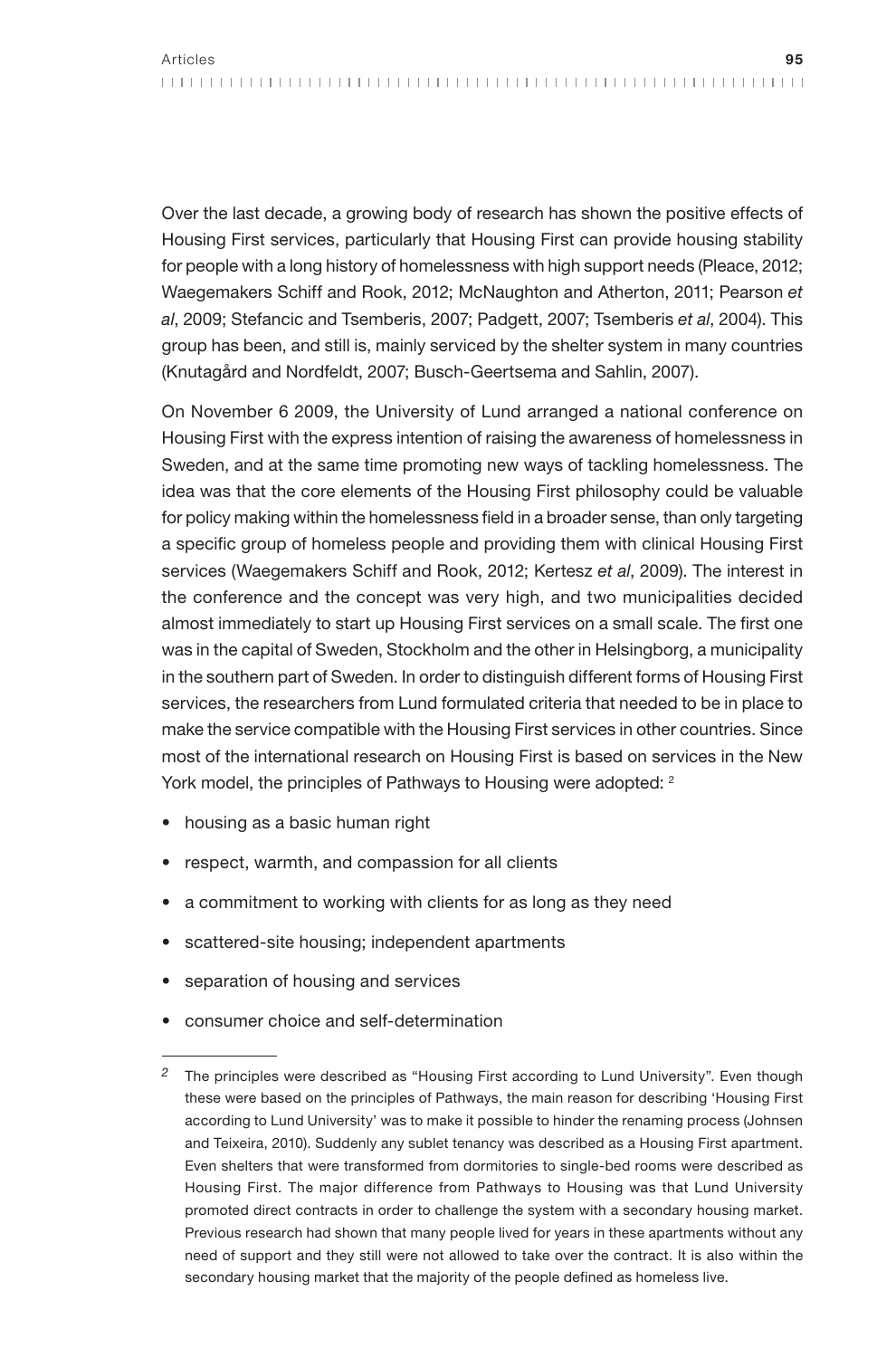- a recovery orientation
- harm reduction (Tsemberis, 2010, p.18)

Some of the principles were adapted to suit the results from homelessness research conducted in Sweden. One of the challenges was how to incorporate the philosophy of the Housing First model into the secondary housing market and the 'staircase' model. One difference was that the idea of consumer choice was translated into a service user involvement perspective. The reason for this was that the idea of the client as a consumer has been criticised on the basis that a consumer has the option to choose the services that he or she can pay for, but a client does not have that option within the welfare system (Salonen, 1998). Before looking more specifically into the Housing First services developed in Sweden, we will discuss the Swedish housing system and how homeless people are provided for within this welfare system. Research on Housing First has primarily been conducted in the US, although this is now changing, and it is important to translate the ideas of Housing First to a national and even local context (Atherton and McNaughton Nicholls, 2008; Pleace, 2012). It is not only important to take into consideration how the housing policy is organised, but also the organisation and delivery of social services in a broad sense. The Housing First services developed by Pathways to Housing have targeted chronically homeless people, that is long-term homeless people suffering from severe mental illness often combined with substance abuse. Housing First services has been provided for other groups of homeless people, but it is not always clear how homelessness is being defined (Waegemakers Schiff and Rook, 2012; Pleace, 2012). The concept of chronically homeless people can also be contested since it implies that the person will always be homeless, and in that sense may construct the homelessness situation as an individual problem (Willse, 2010).

In order to clarify what we mean by homelessness in this article, we will use the definition adopted by the Swedish National Board of Health and Welfare, which is divided into four categories:

- 1. Acute homelessness (4500).
- 2. Institutional care and category housing (5600).
- 3. Long-term housing solutions (e.g. the secondary housing market) (13900).
- 4. Short-term insecure housing solutions (6800) (NBHW, 2011).<sup>3</sup>

<sup>3</sup> The last survey was conducted during the first week in May 2011. In total, approximately 34000 people were reported homeless. The number of homeless people within each situation is specified in brackets.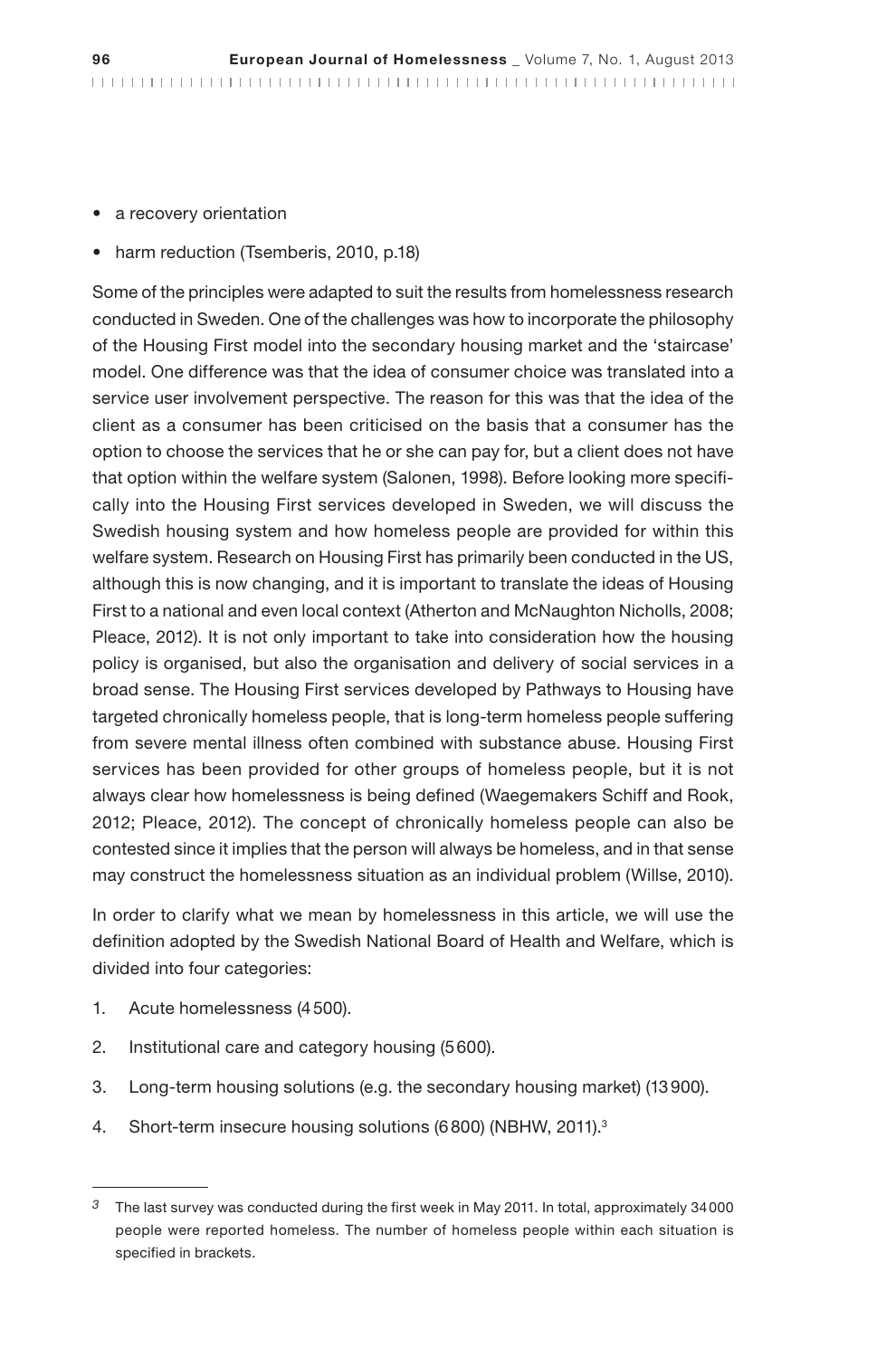The definition does not include, explicitly, inadequate housing. In the last few years inadequate housing situations among homeless families have been recognised in the research literature – especially poor quality temporary housing provided by the social services (Knutagård, 2009). These housing alternatives are supposed to be temporary – but homeless families have been living in damp, pest infested dwellings for many years. This has put social workers in an ambivalent position because they are: "often forced to choose [inadequate] housing solutions that they themselves regard as inferior, but still better than the situation in which the client is found. The form of housing to which the client is referred is then neither the most suitable nor the most desirable one, but what is available 'here and now'" (Knutagård, 2009, p.291). This implies the necessity of a functioning housing market. We will now turn our attention to the specific housing regime in Sweden and discuss, briefly, the system shift in housing politics and the consequences it has had on the housing market.

## A Corporatist Housing Regime

The Swedish housing regime can be described as a corporatist-housing regime (Bengtsson, 2006a). Rather than subsidized social housing, the Swedish model is based on public housing, where a large share of the rental housing market is owned by municipal housing companies (Schwartz, 1987; Pittini and Laino, 2011; Fitzpatrick and Pawson, 2011).

One of the four pillars of the welfare state (Kemeny, 2001), housing has been described as the 'wobbly pillar' of the welfare state (Torgersen, 1987). That is, even if housing is seen as a universal right, housing is a market commodity and therefore it is market dependent (Bengtsson, 2001; Kemeny, 2006). Kemeny (2006) argues that this market dependency makes housing relevant to explore, since the relationship between the state and the market can elucidate the power relations that have an impact on housing. In the beginning of the 1990s, Swedish housing policy underwent substantial structural change. Housing policy was dramatically deregulated (Lindbom, 2001) and a very noticeable change for households in need saw the reduction of housing allowances. The only remaining policy after the dismantling was the so-called use-value system of rent regulation (Clark and Johnson, 2009, p.180; Hedin et al, 2012).

### The Swedish housing market

A housing shortage exists in 135 of Sweden's 290 municipalities. Eighty-nine per cent of the municipalities with housing shortage claim that it is particularly the case in the rental market (NBHBP, 2012). The decline in the production of new dwellings has put pressure on the existing housing market. The result is that overcrowding increases, but also speculation on the housing market, which could lead to a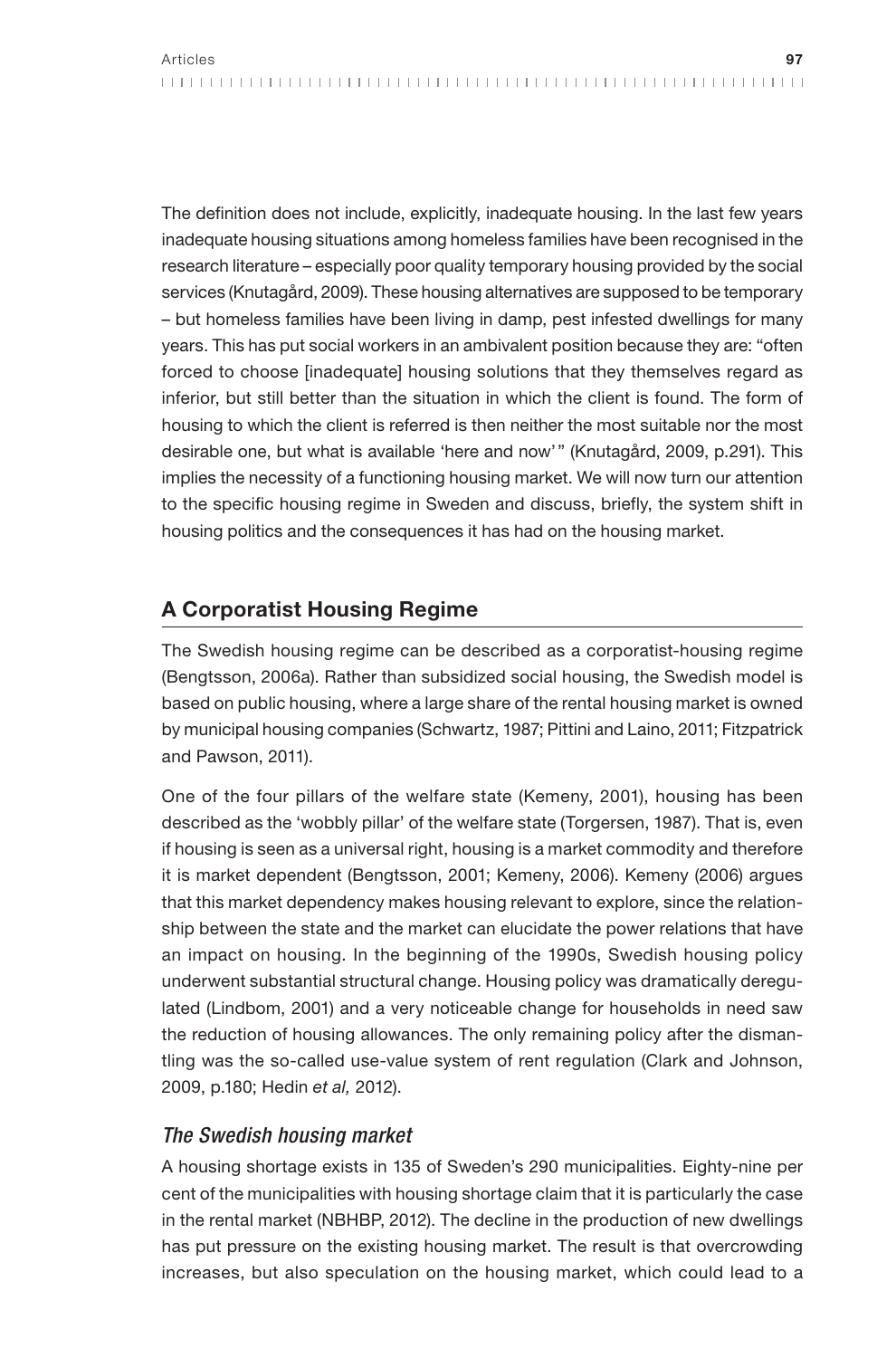potential burst of the housing bubble. There are differences between the housing systems in the Nordic countries. Sweden has the highest share of rental dwellings (40.3 per cent) and the lowest rate of owner occupied houses (36 per cent) in the Nordic countries (Bengtsson et al, 2006b; Statistics Sweden). Norway stands out as being the only social democratic home ownership society (Annaniassen, 2006). Bengtsson and Ruonavaara (2010, p.197) conclude that:

'The point of departure of the Nordic project was the remarkable differences between the national systems of housing provision. Though housing policy in all five countries has been 'social', meaning that an important goal has been to provide decent housing to households of lesser means, the institutional arrangements chosen to achieve this goal differ fundamentally'.

At the same time housing researchers in Sweden pointed out that the Swedish housing market had become one of the most liberal markets in Europe. The reason for this is the lack of state regulation in the housing market (Lind and Lundström, 2007). This implies that the path dependency of the Swedish housing regime is undergoing dramatic change towards home ownership as the driving force (Malpass, 2011; Bengtsson, 2012; Ronald, 2008). The consequences of extreme home ownership policies, however, became obvious during the last crisis when the housing bubble burst in the United States – having a global impact in countries such as Ireland and Spain (Schwartz, 2009).

One trend in the housing market has been that the municipal housing companies have sold rental apartments to housing cooperatives. Due to new legislation, the municipal housing companies have to operate on a for-profit basis. As a consequence, the thresholds make it even more difficult to enter the ordinary housing market (NBHBP, 2010a; Olsson and Nordfeldt, 2008). Many municipal housing companies demand that the tenant should have a steady income, or a financial buffer of two or more down payments for the monthly rent. Many municipal housing companies do not consider income support as a steady income, which excludes an even larger group of people from getting a lease on the regular housing market.

#### Homelessness and the Secondary Housing Market

The model of homelessness intervention utilised by the majority of the municipalities in Sweden is often described as a 'staircase model' or 'treatment first model' (Sahlin, 2005; Johnsen and Teixeira, 2010). The logic underpinning this model is that homeless people are expected to qualify for housing by becoming housing ready. One of the arguments within this discourse is that the social services should not assist clients to fail the terms of the tenancy agreement by placing them in a flat of their own before the clients are able to live by themselves (Sahlin, 1996; Löfstrand,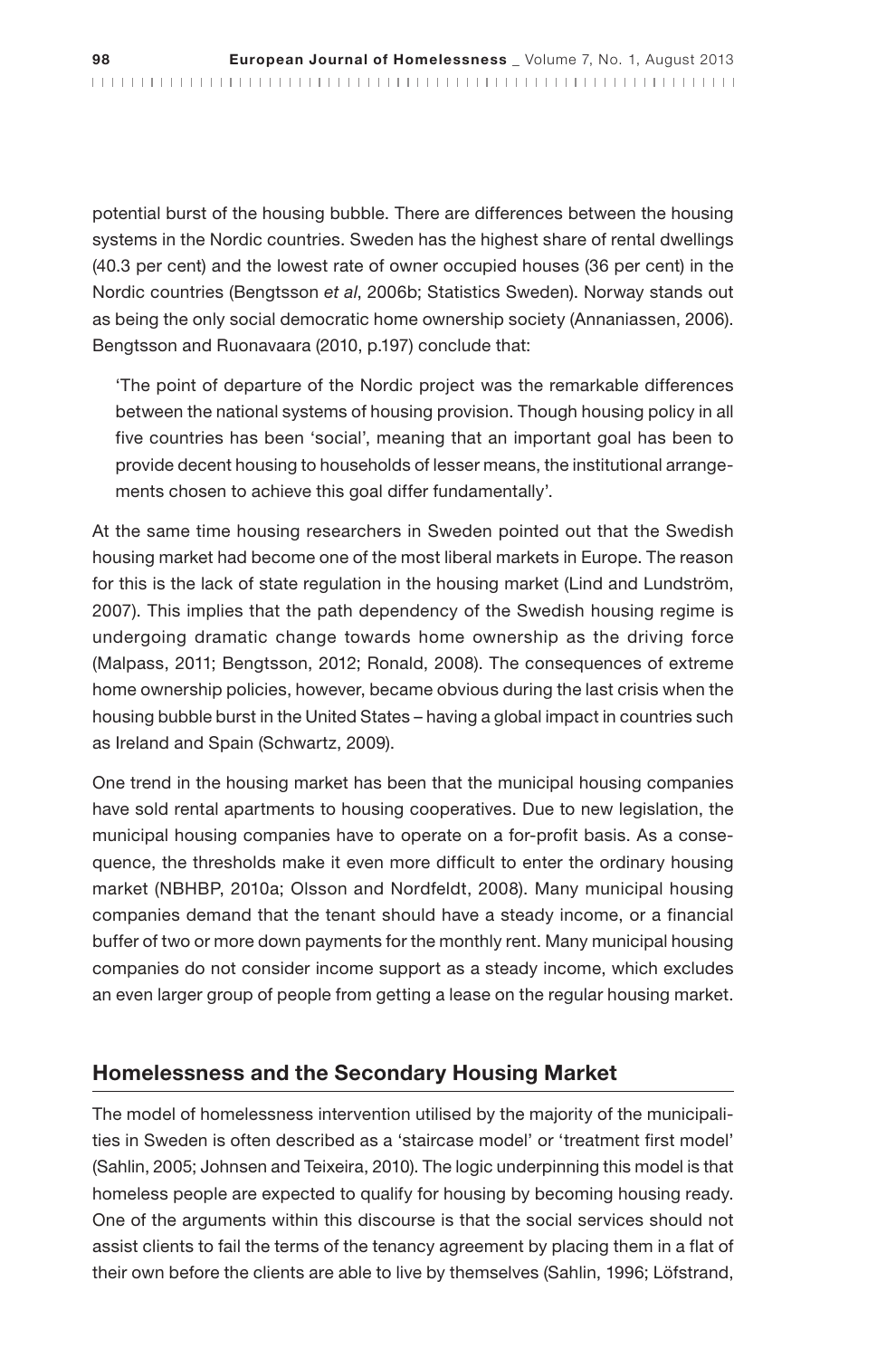2005; Knutagård, 2009). Instead, the homeless clients are placed in different forms of training flats where they are expected to "learn how to live" often without any real support in this "learning process" (Sahlin, 1998). The homeless clients are instead monitored and controlled by the social services in order to make sure that the homeless clients pay their rent and keep their apartment neat and tidy.

The difference between Housing First and 'staircase' / treatment model, is that in the former housing is seen as a necessity in order to make other changes on the path to recovery, while in the latter abstinence from alcohol and drugs is seen as a prerequisite in order to make the client progress within the staircase system. In Housing First services there is a clear distinction and separation between housing and support.

The secondary housing market can be defined as apartments that the social services lease from housing companies. These apartments are then sub-let to homeless clients. These types of contracts are often connected to different forms of special terms that dictate what the tenant can and cannot do in his or her own flat and the tenant does not have security of tenure. The lease is often on a monthly basis and the tenant can be forced to move with a week's notice if they do not comply with the terms of the contract. The apartments in the secondary housing market are often spread out within the regular housing market, but in some cases the authorities rent blocks of flats where all the apartments are being used only for homeless clients.

| Year | <b>Number of flats</b> |  |
|------|------------------------|--|
| 2007 | 11000                  |  |
| 2009 | 13400                  |  |
| 2012 | 14900                  |  |

Table 1. The expansion of the secondary housing market in Sweden 2007–2012

Source: The National Board of Housing, Building and Planning's (NBHBP) housing survey (2008; 2010b; 2012).

On a national level the secondary housing market continues to grow (see Table 1.). A secondary housing market has been established in 228 municipalities (NBHBP, 2012, p.48). The evaluation of 23 projects funded by the Government's homelessness strategy showed that the expansion of the secondary housing market was rapid (Denvall et al, 2011). Previous research shows that it is fairly easy to adopt a secondary housing market – however, once it is introduced it tends to grow and is very difficult to get rid of (Sahlin, 1996; 2007; Löfstrand, 2005; Knutagård, 2009; NBHBP, 2011b). Benjaminsen and Dyb (2008) argue that the evolvement of a secondary housing market in Sweden can explain the higher rates of homeless people, relative to the population, compared to the other Nordic countries.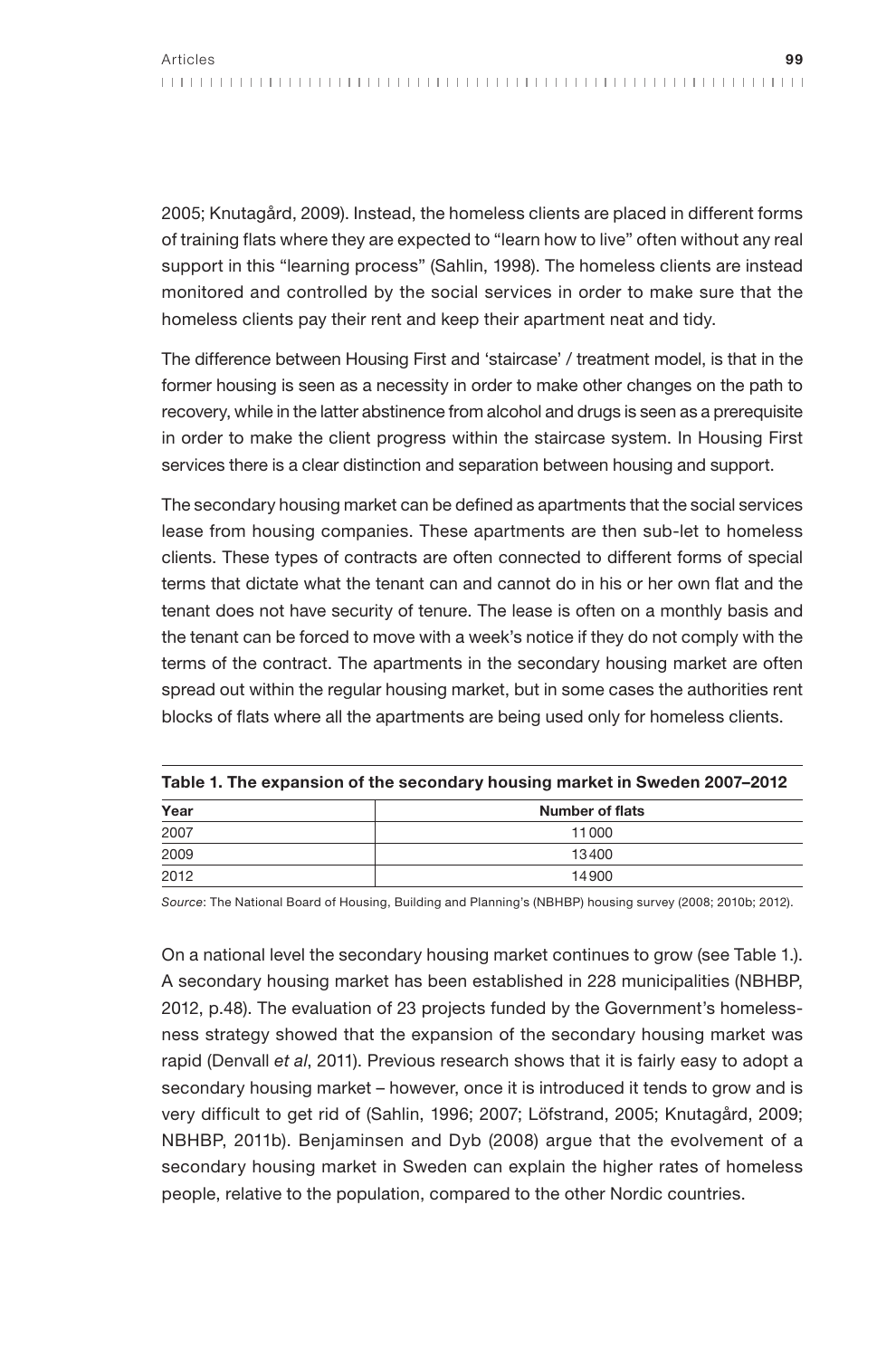The dilemma with the secondary housing market is that the rate of homeless people who will finally take over the tenure and get a regular lease is very low. Less than ten per cent of all clients are able to take over their own lease during a year (NBHBP, 2012). One reason for this is that homeless clients are often expected to live in their apartment for a two-year trial period before they are considered to be housing ready. For those who cannot comply with these terms, there are a range of different housing alternatives (e.g. hostels, shelters, category housing, transition apartments and training flats) organised as a 'staircase' model where the clients have to prove that they are ready for the next step. Thus, the emergence of Housing First services in Sweden should be seen in the context of the marketisation of housing policies, the deregulation of the housing market and the existing organisation of work with homelessness.

#### Dissemination and Implementation of Housing First in Sweden

As noted above, in 2009 a group of researchers at the School of Social Work at Lund University started work to disseminate Housing First as an innovative and knowledge-based model to combat homelessness in Sweden. By dissemination, we mean "active and planned efforts to persuade target groups to adopt an innovation" (Greenhalgh et al, 2004, p.582). Dissemination is differentiated from diffusion, which is a more passive spread of an idea. Implementation is achieved by mainstreaming an innovation within an organisation, and if the innovation has become routine practise sustainability has been accomplished (ibid., p. 582). When analysing the emergence of Housing First in Sweden one could focus on the diffusion of the idea. But we can clearly see how key individuals within different organisations have played a vital role translating the concept of Housing First to fit their organisations (Czarniawska and Sevón, 1996; Sahlin-Andersson and Wedlin, 2008). Instead of using the more passive concept of diffusion, the active concepts of translation and editing can be used in order to put the actor in the foreground. These key actors can be described as champions or institutional entrepreneurs (Greenhalgh et al, 2004; Hardy and Maguire, 2008).

By organising conferences and publishing articles on homelessness and Housing First, this research reached a large number of municipalities, other agencies and organisations within the homelessness field. The School of Social Work also offered support to municipalities that were interested in setting up Housing First services. For instance, a network between the Housing First projects was established in order to facilitate a mutual learning process, discuss similarities and differences concerning methods used, challenges and lessons learned. Support has also been given to create common indicators and criteria for evaluating the projects. The work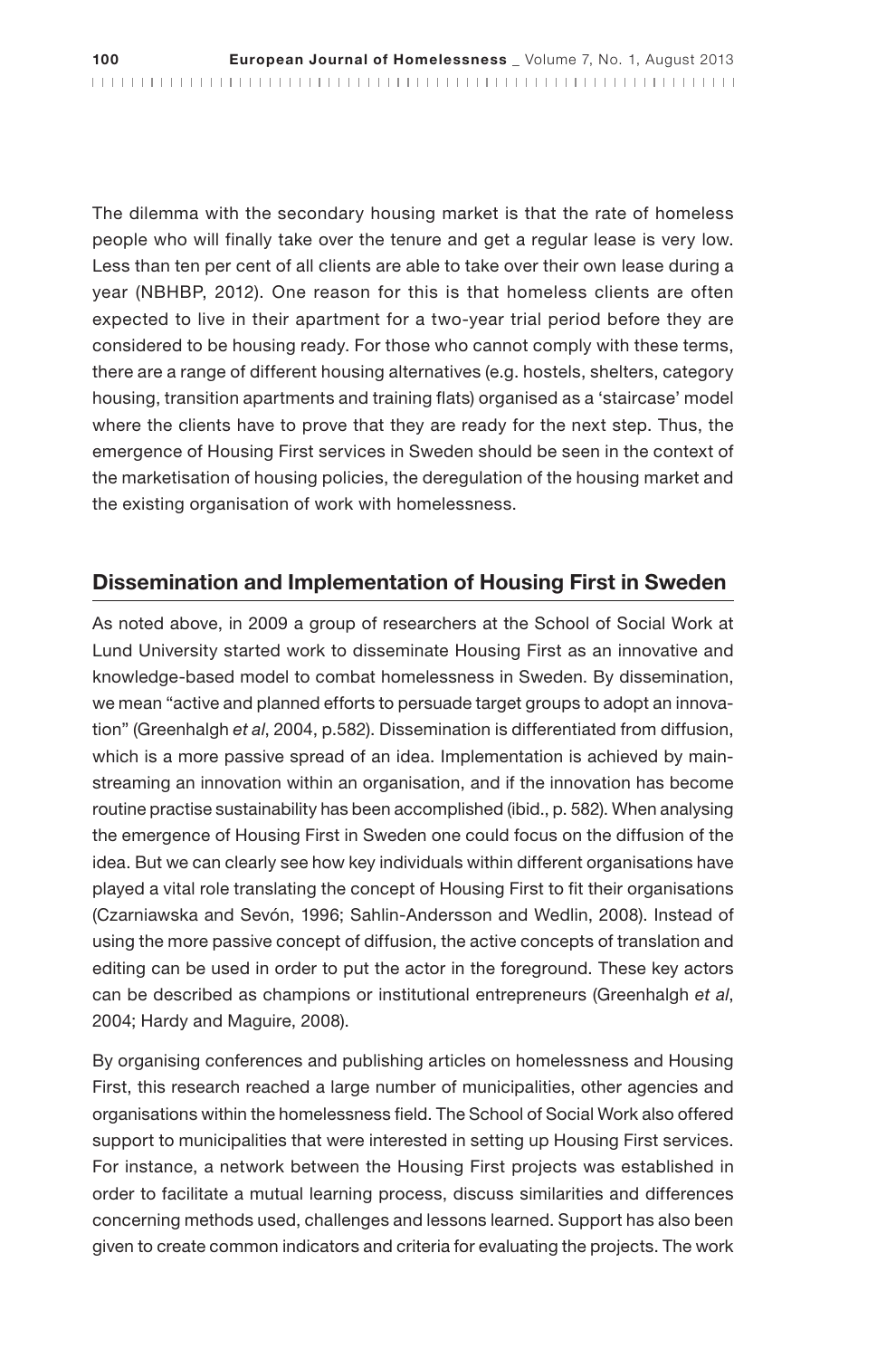has frequently given homelessness and Housing First quite a lot of space in newspapers and other media. Nowadays it is rare to discuss homelessness in Sweden without mentioning Housing First.<sup>4</sup>

In 2009 and 2010, more than 20 municipalities demonstrated an interest in establishing Housing First services. Politicians, housing companies, social service representatives and service user organisations among others, contacted researchers at the School of Social Work to discuss how to implement Housing First in their local context. Many municipalities also made official statements to the media that they were in the process of setting up a Housing First service in their municipality. The homelessness researchers were invited to several of these municipalities to provide information on Housing First at conferences, seminars and workshops.

Two municipalities, Helsingborg and Stockholm, started Housing First projects in 2010. Two years later Malmö and Karlstad followed, while three other municipalities were in the process of setting up Housing First services (Sollentuna, Uppsala and Örebro). The Housing First services in all these municipalities can be seen as pilots or small-scale services. None of the municipalities abandoned their existing organisation of work with the homeless, i.e. the 'staircase' model.

It seems that the dissemination of the Housing First approach has worked well, but the implementation process has been slow. In Denmark and Finland, Housing First services have been a part of their national homelessness strategies. No such strategy currently exists in Sweden. After the end of the last strategy, the government appointed a national homelessness coordinator to support municipalities in the work against homelessness. No funds have been allocated to initiate Housing First services. In contrast, €80 million have been set aside by the Finnish government for building new apartments in order to deliver on their strategy.

Why have only seven of Sweden's 290 municipalities started or decided to start Housing First services? What factors prevent the implementation of Housing First, given that it is promoted as an evidence-based and cost-effective method (Larimer et al, 2009; Gaetz, 2012)? The recent political climate favours evidence-based and cost-effective methods in health and welfare services – in other words – there should be preconditions for a successful implementation (Greenhalgh et al, 2004; Durlak and DuPre, 2008). However, this is not surprising. Implementing new methods in welfare organizations is a complex process (see for example Pressman and Wildavsky, 1984).

<sup>4</sup> A Google search on the terms "housing first" and "hemlöshet"(= homelessness) gives 19100 hits (January 2013).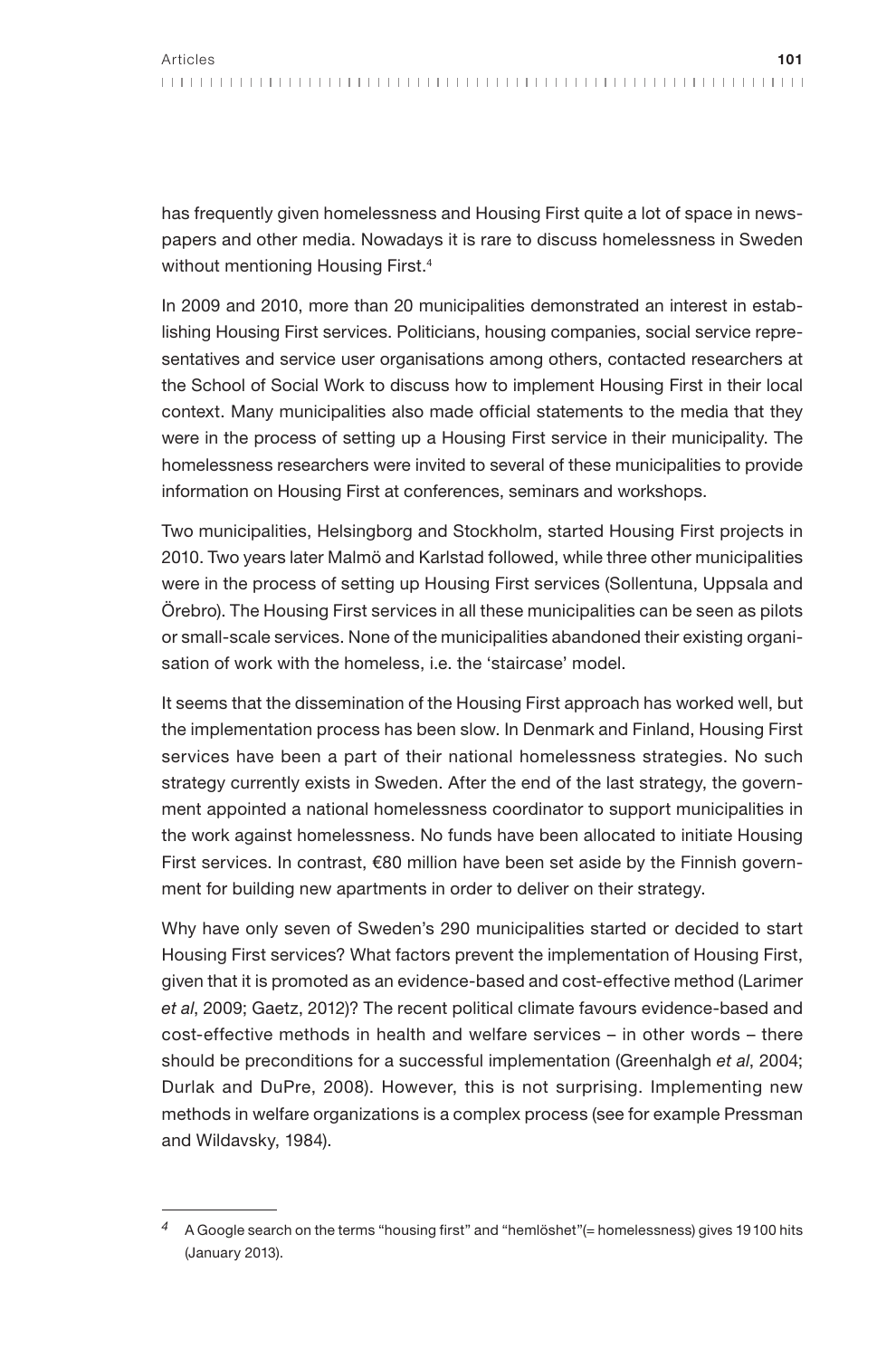The organisation of service delivery for homeless people in Sweden is characterised by a path dependency (Pierson, 2000), which makes it possible for the 'staircase' model to be reproduced regardless of the model's limitations (Denvall et al, 2011). An important basis for this path dependency is that the organisation of service delivery is strongly linked and structured around the secondary housing market, to which homeless people are referred and which also excludes them from the regular housing market. The 'staircase' model can be seen as an institutionalised practise that plays a key role in relation to the secondary housing market (Knutagård, 2009, p. 303).

The path dependency is reinforced by the existence of a range of actors in public organisations, as well as in private and non-profit organizations, involved in activities related to the 'staircase' model on the secondary housing market. Many municipalities have built up organisational structures with shelters and other types of short-term accommodations, which would be threatened if they introduced Housing First. In spite of the fact that social services see Housing First as a relative advantage, those that will not benefit from its implementation can contest the model (Rogers, 2003; Greenhalgh et al, 2004). Additionally, large portions of the services for homeless people have been outsourced to private and non-profit entrepreneurs, who have strong economic interests in the 'staircase' model. There are no reliable estimates of how much the services for homeless people in Sweden cost per annum. In Malmö alone, with 300000 inhabitants, with 2381 homeless people in situation 1–4, the various types of short-term housing solutions and shelters cost more than €19 million in 2012.

Another factor contributing to the path dependency is that service provision for homeless people is infused with moral perceptions about homeless people, which have an impact on how the services are organised (Sahlin, 1996). The core element of harm reduction within the Housing First philosophy challenges the traditional substance abuse work in Sweden, which is based on the requirements of abstinence and control.

We have conducted a review on the Internet of homelessness services in all of the 290 municipalities in Sweden. We investigated the municipalities' websites, searched for newspaper articles, blogs, etc. regarding homelessness and Housing First. In addition to the seven municipalities that already had set up or planned to set up a Housing First service, we found 18 municipalities where, during the last three years, they had had discussions about initiating Housing First services. We contacted representatives (politicians, social workers, etc.) from these 18 municipalities by telephone to inquire how the work on implementing Housing First had progressed. It turned out that the implementation process had stalled in all municipalities. The most common reason, as stated, was that the municipality did not have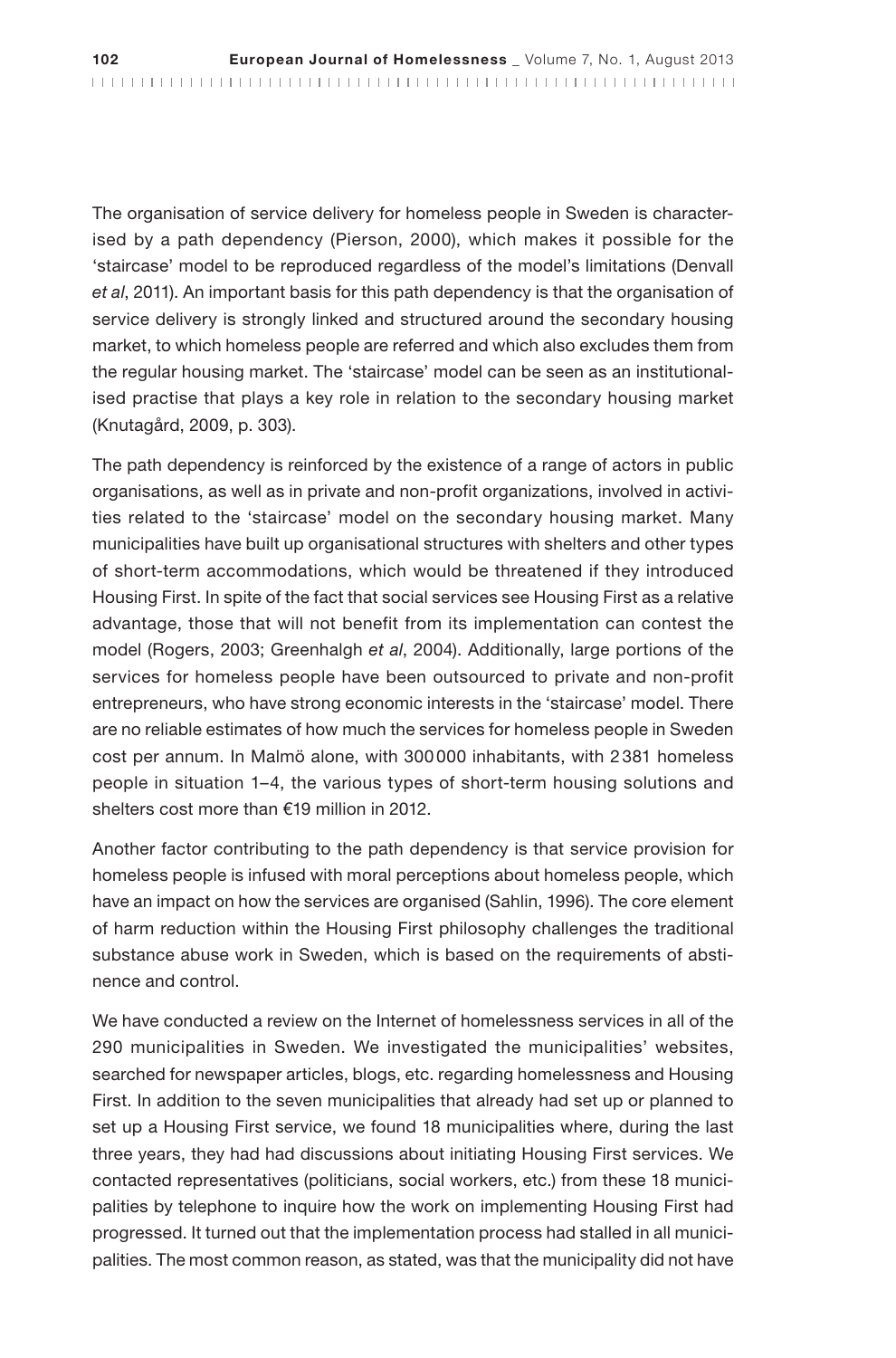access to apartments, and that the private landlords, as well as the municipal housing companies, were not interested in helping out with allocating apartments for the intended service. In some cases, we were told that the municipal representatives thought that Housing First would compete with their existing services, which they believed worked in a satisfactory manner. From an institutional perspective it is evident that the existing organisation of work with homelessness in Sweden can be seen as a mature field where widely shared norms and values exists with established patterns of how homelessness should be handled.

### Housing First – The Swedish Way

As we have mentioned, four municipalities in Sweden have started Housing First services. In this section we will give a brief description of each (see table 2). The descriptions are based on a questionnaire that we sent out to the four services in November 2012. The Housing First services in Helsingborg and in Stockholm were up and running in 2010. The Housing First services in Karlstad and Malmö started during the second half of 2012. All services are financed with municipal funds. The Housing First services in Stockholm and Helsingborg should be seen as pilots. They are experimental projects that will go on for a couple of years. After the results from the evaluations have been presented and taken into consideration it will be decided whether or not the projects will be permanent services within the existing social service organisation.

The number of tenants who participate in the four Housing First services varies. In December 2012, Helsingborg had 15 tenants, Karlstad 3, Malmö 6 and Stockholm had 21 tenants. All services intend to increase the number of tenants. For example, in Helsingborg the goal is to have 25 tenants within the project period, but the allocation process is slowed down by the lack of available apartments. In all of the four Housing First services, the tenants are able to access support 24 hours a day, seven days a week. In many ways the support offered and the methods used are fairly similar in the different services. In Stockholm, Helsingborg and Malmö the social workers use Motivational Interviewing. In Malmö they also use Case Management, which is also the case in Stockholm. None of the four services use ACT-teams like Pathways to Housing. ACT-teams (Assertive Community Treatment) exist in both Stockholm and Malmö, but they are not incorporated in the Housing First services.<sup>5</sup>

<sup>5</sup> For a more elaborate descriptions of ACT, Intensive Case Management and Motivational Interviewing see the Housing First manual (Tsemberis, 2010)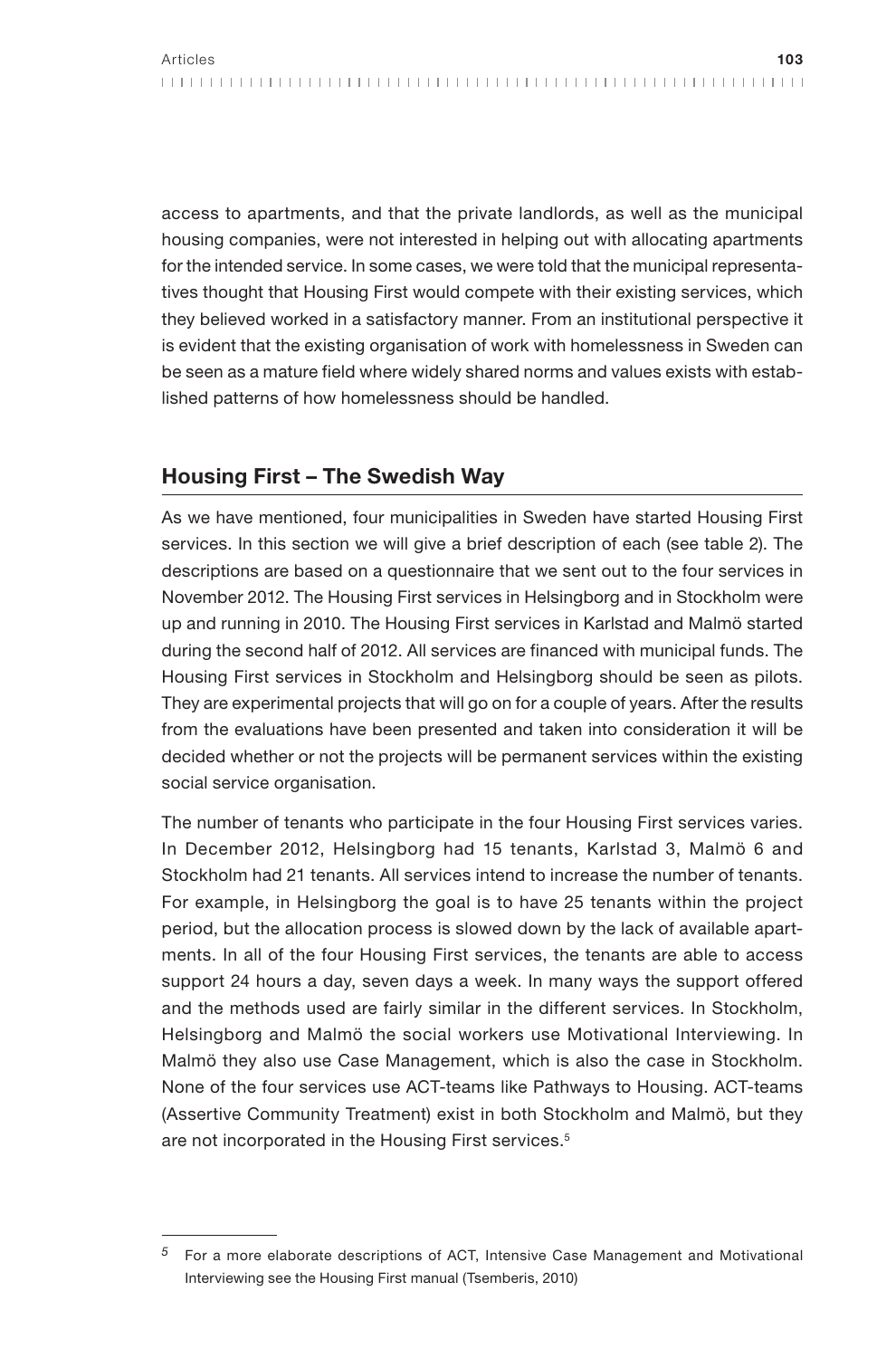| Table 2. Four Swedish Housing First Services. |                     |                    |                    |                     |  |  |
|-----------------------------------------------|---------------------|--------------------|--------------------|---------------------|--|--|
|                                               | <b>Helsingborg</b>  | Karlstad           | Malmö              | <b>Stockholm</b>    |  |  |
| Inhabitants                                   | 132000              | 87000              | 307000             | 880000              |  |  |
| Number of homeless                            | 878                 | 260                | 2381               | 4059                |  |  |
| Start                                         | 2010                | 2012               | 2012               | 2010                |  |  |
| Project                                       | <b>Yes</b>          | N <sub>o</sub>     | <b>No</b>          | Yes                 |  |  |
| Financing                                     | Municipal           | Municipal          | Municipal          | Municipal           |  |  |
| Number of tenants                             | 15 (the goal is 25) | 3 (the goal is 10) | 6 (the goal is 20) | 21 (the goal is 30) |  |  |
| Type and extent of                            | MI, 24/7            | 24/7               | MI & CM, 24/7      | MI & CM, 24/7       |  |  |
| service to tenants                            |                     |                    |                    |                     |  |  |

|  |  |  | Table 2. Four Swedish Housing First Services. |
|--|--|--|-----------------------------------------------|
|  |  |  |                                               |

When we compared how the Swedish Housing First-projects related to the Pathways to Housing approach, we were guided by the criteria that Pleace (2012) used when he discussed various types of Housing First-services (see table 3). The aim of this comparison is not to test the services' fidelity, but rather to illuminate the similarities and differences between them.

The Swedish projects differ from the Pathways to Housing approach in two respects. First, the projects in Helsingborg, Malmö and Stockholm have explicit requirements that the tenants must be motivated to participate in the project. This means that a motivational interview is conducted in order to identify the tenant's potential for change. This selection of tenants does not imply that they have to be abstinent or willing to accept treatment. But the consequence of the referral process is that it is difficult to uphold a first-come, first-served practice. Similar to the Pathways to Housing approach, the tenant has to accept having regular contact with the social workers involved in the projects and to comply with the terms of his or her lease. Second, in these three projects, there is a trial period of one to two years before the tenants can get a lease of their own. During the trial period the tenant sub-leases the apartment from the social services similar to the system within the secondary housing market. However, there is a significant difference between the philosophy within the Housing First services and the secondary housing market. The Housing First services do not require abstinence from alcohol or drugs or compliance with treatment. In other words there is a clear distinction between housing and service. In these two respects the Housing First services in Karlstad is more similar to the Pathways to Housing approach – namely a firstcome, first-served basis and with security of tenure from the start.

The Housing First services in Helsingborg and Stockholm target people with mental illness and problematic use of drugs and alcohol (situation 1), which is equivalent with Pathways to Housing. The primary target group in Karlstad and Malmö are also long-term homeless people with mental ill-health and problematic use of drugs and alcohol, but they can also have referrals from the other three situations of homelessness according to the definition.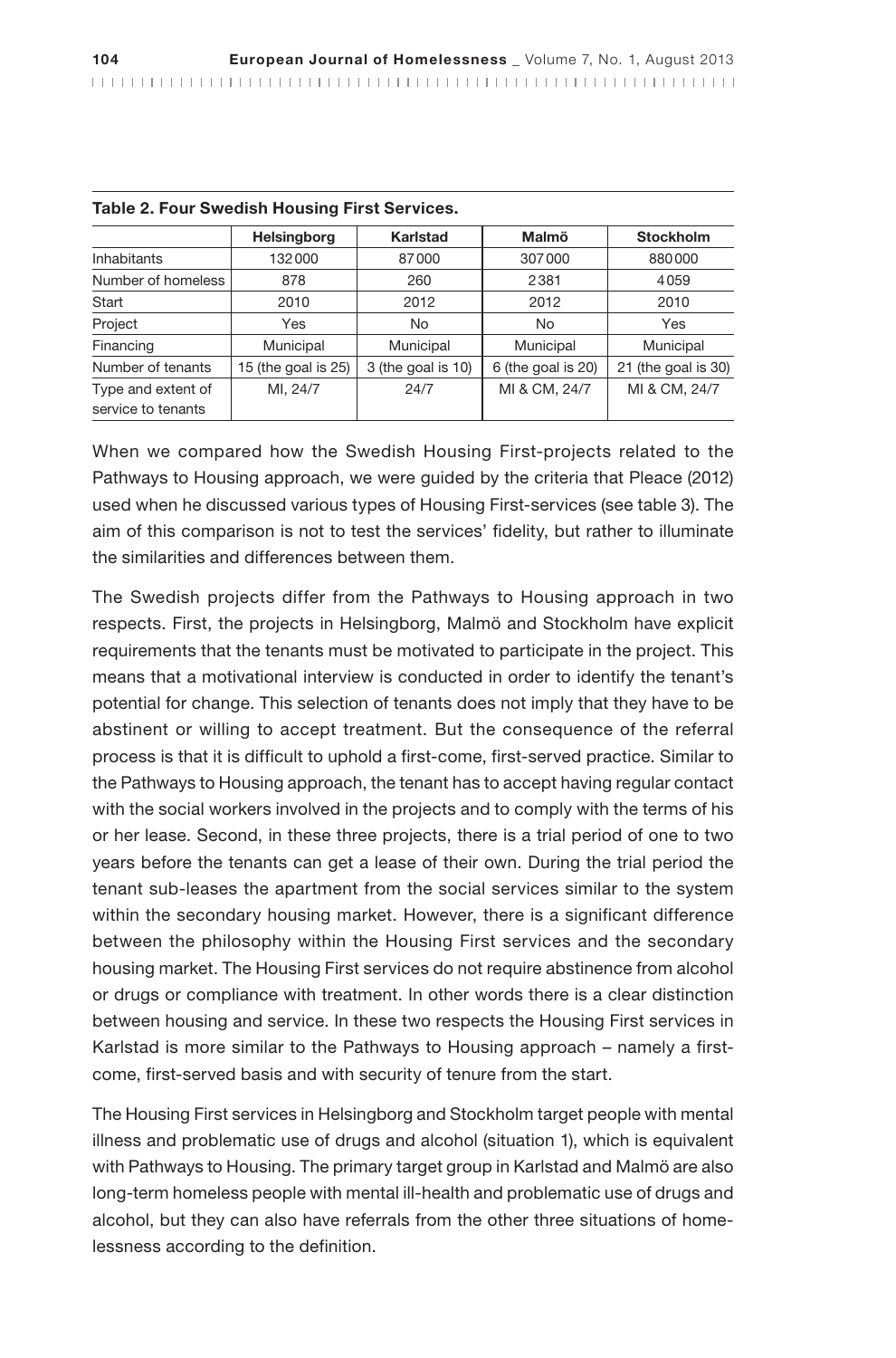| Service offered                              | Pathways to    | Helsingborg    | Karlstad   | Malmö      | <b>Stockholm</b> |
|----------------------------------------------|----------------|----------------|------------|------------|------------------|
|                                              | <b>Housing</b> |                |            |            |                  |
| Target group                                 | Sit. 1         | Sit. 1         | Sit. 1-4   | Sit. 1-4   | Sit. 1           |
| Requirements to get<br>housing               | <b>No</b>      | Yes            | <b>No</b>  | <b>Yes</b> | Yes              |
| Security of tenure                           | Yes            | N <sub>o</sub> | <b>Yes</b> | <b>No</b>  | No.              |
| Scattered-site housing                       | Yes            | Yes            | Yes        | Yes        | Yes              |
| Tenants have to stop<br>using drugs          | No             | <b>No</b>      | <b>No</b>  | <b>No</b>  | N <sub>o</sub>   |
| Tenants have to stop<br>using alcohol        | <b>No</b>      | <b>No</b>      | No         | <b>No</b>  | N <sub>o</sub>   |
| Harm reduction                               | Yes            | Yes            | Yes        | Yes        | Yes              |
| Tenants have to use<br>mental health service | <b>No</b>      | <b>No</b>      | <b>No</b>  | <b>Yes</b> | No               |
| Uses mobile teams                            | Yes            | Yes            | No         | <b>Yes</b> | Yes              |
| Directly drug and<br>alcohol services        | Yes            | <b>No</b>      | Yes        | Yes        | <b>No</b>        |
| Directly psychiatric<br>and medical services | Yes            | <b>No</b>      | <b>No</b>  | <b>No</b>  | <b>No</b>        |
| Service brokerage                            | Yes            | Yes            | <b>Yes</b> | <b>Yes</b> | Yes              |
| Support to promote<br>housing stability      | Yes            | Yes            | Yes        | Yes        | Yes              |

Table 3. Four Housing First Services in Sweden compared with Pathways to Housing (see Pleace, 2012).

With some exceptions, the Swedish Housing First services match the other criteria's of Pathways to Housing. This means that the apartments that the tenants get through the Housing First services are "scattered-site-independent housing" (Tsemberis, 2010, p.22). The projects are based on a harm reduction approach, which allows tenants to use drugs and alcohol. There are no requirements of the tenant to use mental health services, except in Malmö, where the tenant must comply with treatment if he or she is at risk of getting evicted. All projects, except Karlstad, use mobile teams in order to support the client in maintaining housing stability.

The support provided by the services is primarily delivered during regular business hours, but all Housing First services have staff available on call 24/7. All Housing First services provide service brokerage to support the tenants in their contacts with other types of agencies and organisations. The tenants can get direct psychiatric and medical services, and the Housing First services in Karlstad and Malmö also provides direct help with alcohol and drug services. It is important to note that the primary goal for the professionals within Housing First services is to support tenants in maintaining housing stability. In comparison to Pathways to Housing, the services provided in the Swedish Housing First projects are, in most cases, spread out within the existing organizational landscape. The possibility to swiftly deliver services that other agencies provide is more restrained than if an ACT-team is used.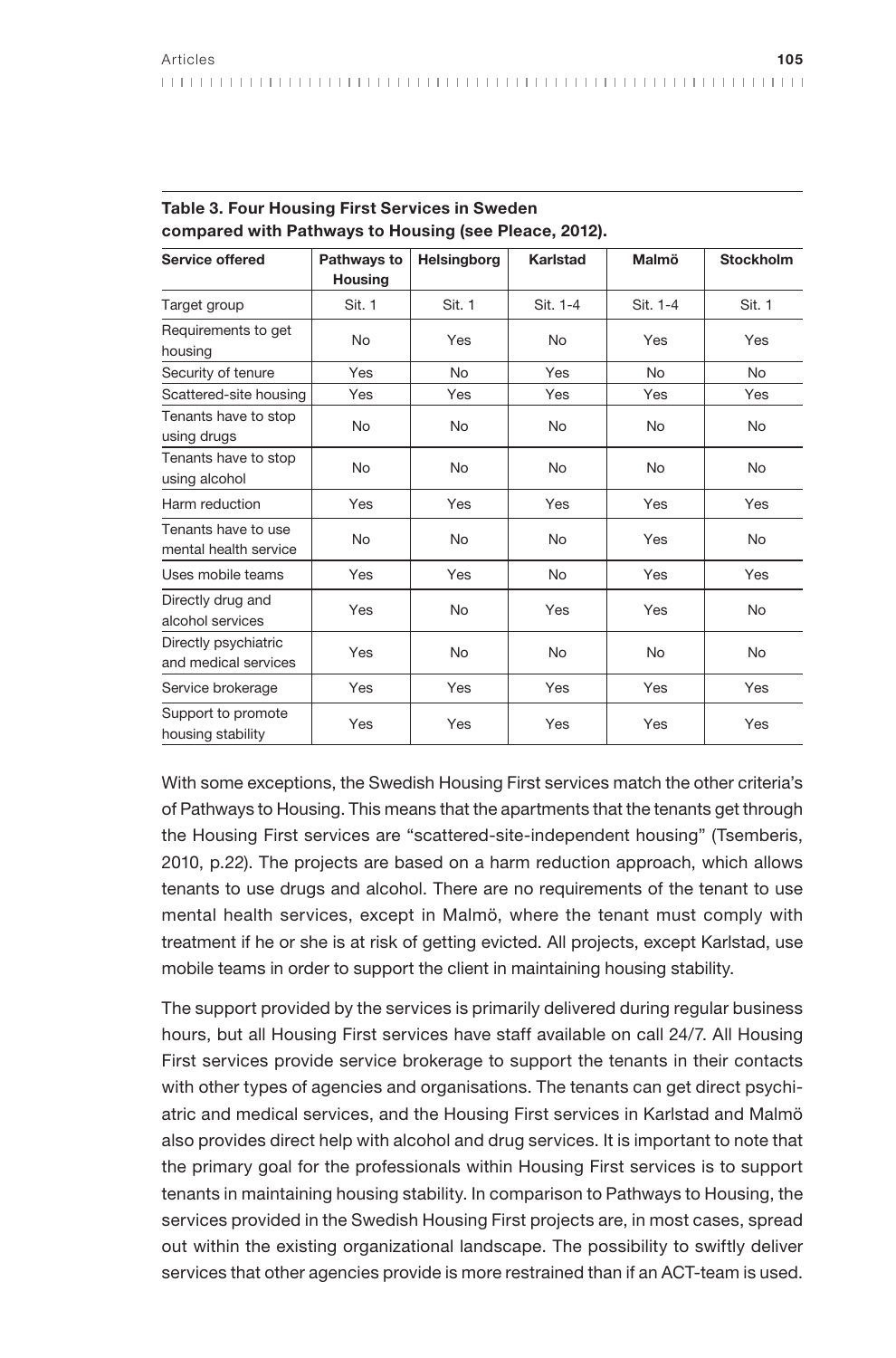Getting direct access to psychiatric services has been very difficult to achieve in a Swedish context, and the cooperation between social services and psychiatric services varies significantly between municipalities and also between different city districts within the municipalities.

## Promising Results

The four Swedish Housing First services are currently being evaluated. Researchers from the School of Social Work at Lund University are responsible for a process evaluation of the Housing First project in Helsingborg, and one report has been published on the Housing First service in Helsingborg (Kristiansen and Espmarker, 2012). It is a qualitative study where tenants describe the impact Housing First has had on their lives, and how they view the social support that the Housing First services has offered them. The study is based on qualitative interviews with ten of the fourteen people who up to the summer of 2012, had signed a lease with the Housing First service in Helsingborg. Three out of fourteen clients had been evicted during the first two years of the project period. Even though the numbers are few, the housing stability rates are around 80 per cent. This is a promising result and it corresponds to the results from the Housing First service in Stockholm and from studies of Housing First services in other countries (Pleace, 2012; Busch-Geertsema, 2012). However, one should take into account that several of the eleven persons had lived in their apartments less than two years.

The preliminary results from the process evaluation show that the respondents felt that their lives had improved in several respects when given their own apartments. They stated that they have started to build up social relationships with people who are not homeless or using drugs. Most of the respondents who have children say that they now have better relationships with their children since they have a place to live and a place that they can turn into a home. Alcohol and drug use has declined, and some respondents say that they have decided to abstain from alcohol and other drugs. Several of the respondents are physically and mentally worn out after long period of homelessness. Some of them have chronic diseases, which became worse during their experience of homelessness. Having their own apartment gave them the opportunity to be able to rest, sleep and recover, which has improved their health.

Most of the respondents have not increased their incomes after they acquired apartments, but since they have pensions, income support or social security benefits their financial situation has improved. Having their own apartments means that they have somewhere to store their food and their belongings, and it enables them to plan ahead and to save up for the future. In terms of employment, some of the respondents have secured employment. But most of them are still not working,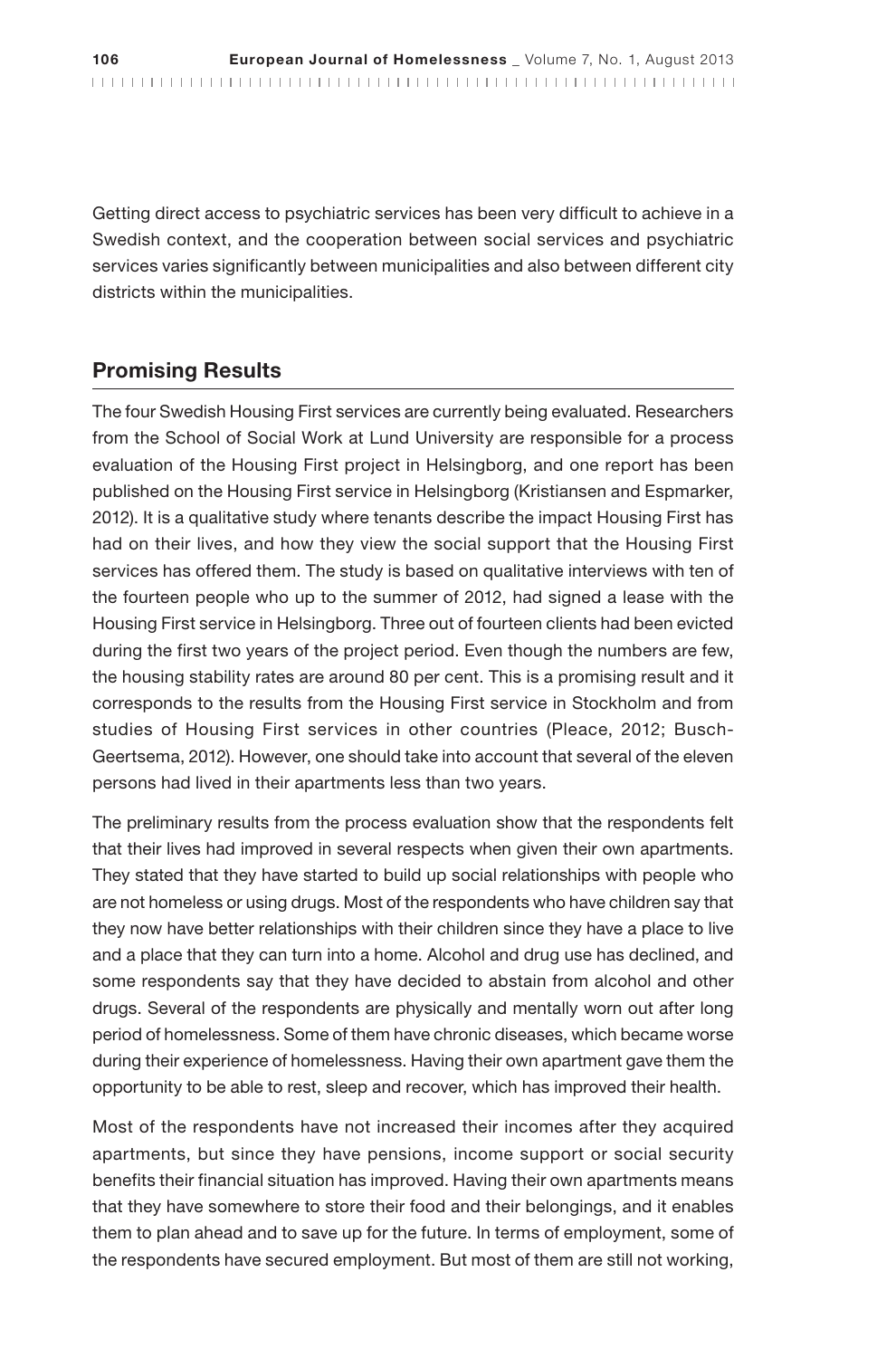which in most cases is due to injuries or chronic illness. Several of the service users say that they now have got the time and the opportunity to begin to engage themselves in voluntary organisations or leisure activities. Our findings are consistent with previous research. In a follow-up study of the re-housing of homeless people Busch-Geertsema notes that:

They have shown mainly positive outcomes even for many long-term and severely marginalized homeless persons – if those who need social support are adequately provided with it. On the other hand they prove that expectations should not be too high and – to put it drastically – re-housing usually does not make homeless poor people healthy, wealthy and – wise. Different degrees of relative autonomy and integration are achieved. (Busch-Geertsema, 2005, p.205).

The service users in Helsingborg present a positive image of the Housing First service, and the social workers involved in the project. Several of the service users feel that trust has been established between them and the social workers, which makes it possible for them to ask for help when they relapse or get into other difficulties without the fear of losing their tenure. The philosophy of Housing First seems to create the requisite conditions for establishing trusting relationships, which is an extremely important factor for success in social work (Kristiansen, 1999; Frank and Frank, 1991).

### The Fine Line Between Translating and Renaming

One major challenge in a Swedish context has been the issue of security of tenure. In the secondary housing market, flats are sub-let to the homeless clients by the social services that rent the apartments from housing companies. Since Housing First services in Sweden have used the same form of contracts, with a few exceptions and different forms of contracts, some municipalities argue that they already have adopted a Housing First approach. By doing this they rename housing alternatives, that already exist, as Housing First type services without taking the principles of Housing First into consideration. Pleace (2012) concludes in his report on Housing First that 'although there is some scope for flexibility, immediate access to housing, the separation of housing and support and a harm reduction approach are crucial elements of the Housing First philosophy and of the effectiveness of the approach' (Pleace, 2012, p.45).

None of the Swedish Housing First services has adopted Housing First by the book. The core elements of the philosophy have been adopted, but the services provided have been adapted differently depending on the local resources within the organisational field. In this translation process, academics can play an important role stressing the crucial elements that Pleace (2012) puts forward. There is a need for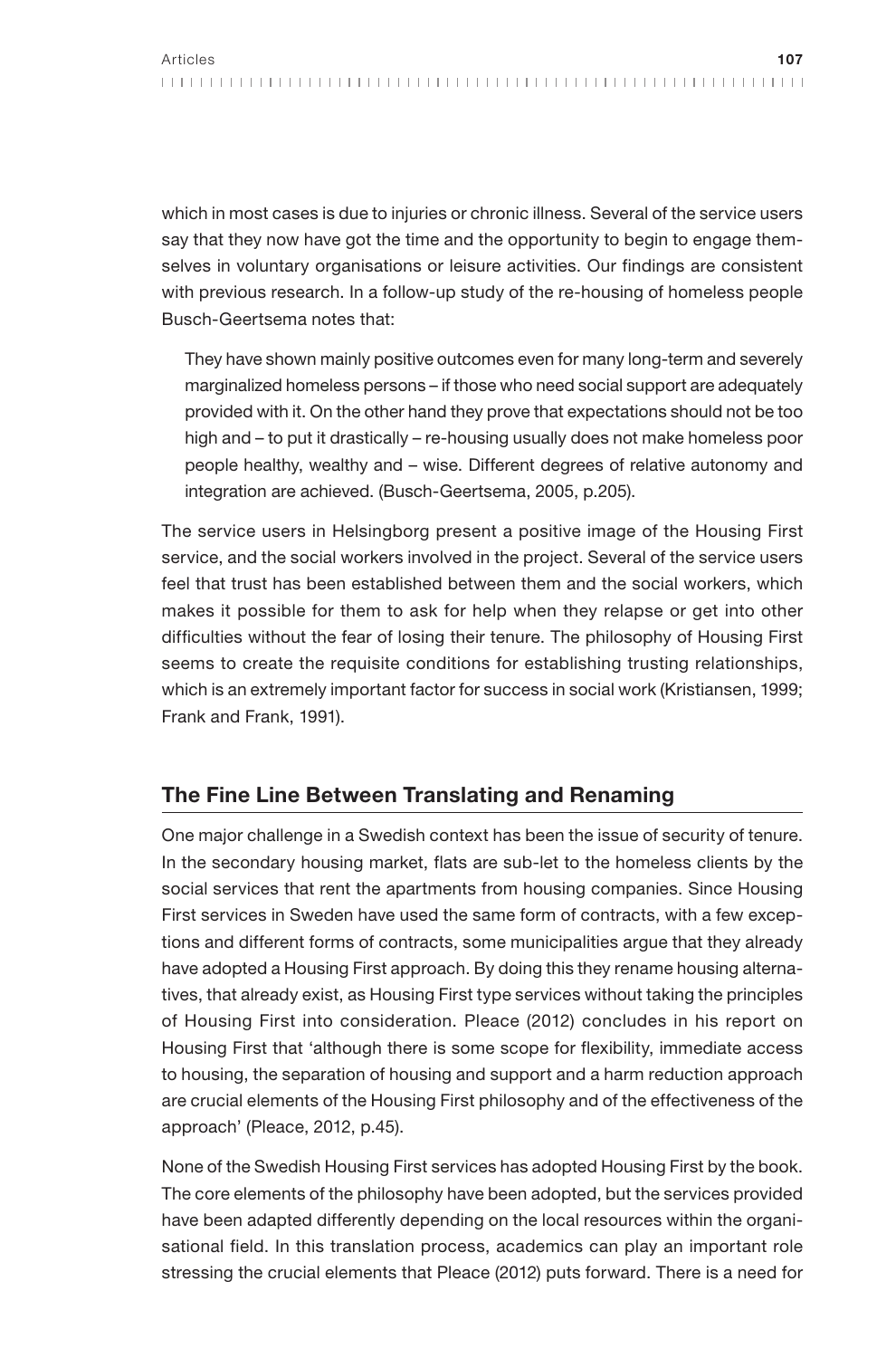flexibility in the adaptation of Housing First services to a local context, but it is very easy for those working with homelessness to focus on ticking the right boxes in order to comply with the original model. But the nuances that play such an important role might be ignored. Therefore it has been important in a Swedish context to build up structures enabling mutual learning during the pilots. One challenge is to make the mind shift towards the underlying philosophy of Pathways to Housing.

#### Conclusion: Challenges and Implications for Practice

The four Housing First services that already have started and the three projects that are in the process of starting up Housing First services have incorporated the Housing First philosophy. They therefore have the potential to serve as interesting examples of how Housing First can be organised in a Swedish context. It is of course important to develop quantitative measures of outcome, but it will also require qualitatively oriented research in order to investigate the impact of Housing First, in various respects for those who are affected by the Housing First services – e.g. service users, social workers, landlords.

The continued development of Housing First in Sweden would be facilitated if there were better incentives for municipalities and organisations interested in establishing Housing First services. Organisational and financial resources are needed to stimulate the implementation of Housing First services, but the continued spread of Housing First in Sweden is not a question that can only be understood in terms of implementation. If so, we would have seen a more rapid growth of Housing First services in Sweden, given the shortcomings of the existing 'staircase' model that are so frequently adopted.

Sweden is experiencing a period of change within the welfare systems, having gone from a welfare state towards a welfare society (Hartman, 2011), and state involvement has been questioned (Rose, 1995; 1999). Since the 1980s, the governmental and collective responsibility for welfare and social development in Sweden has decreased considerably, while there has been an increasing emphasis on individual responsibility, decentralization and market solutions to solve various social problems (Dahlstedt, 2006). It is not an easy task in such a political climate to promote an understanding of homelessness as a housing policy issue and a question of rights, rather an a question of individual pathology. To do so requires new strategies and alliances, and acknowledging local differences in different countries, municipalities and organisations. It is not only a question of a new way of thinking about homelessness, it is also the challenge of providing services for homeless people that meet their needs, not the needs of service providers.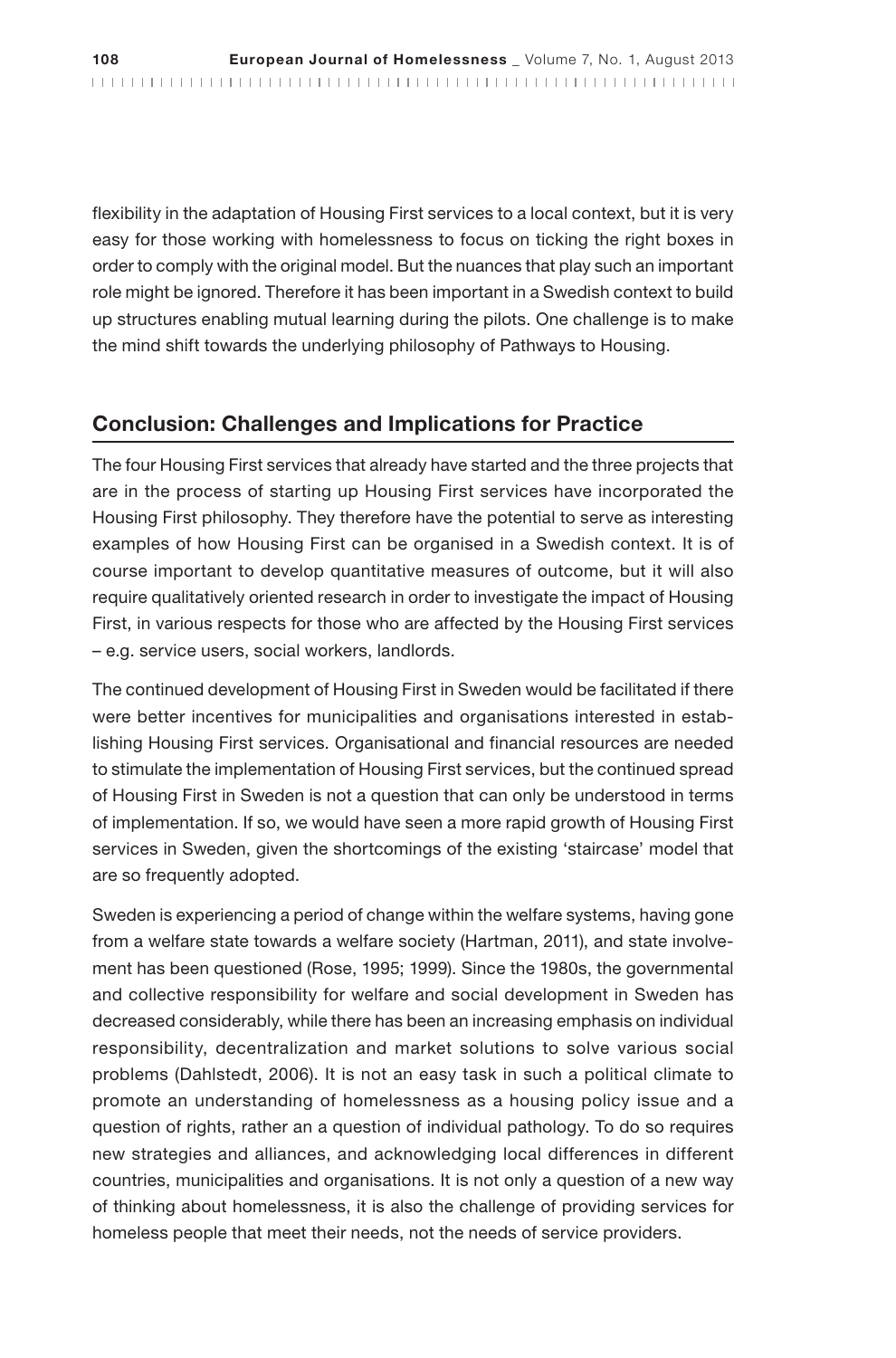### Acknowledgements

The authors would like to thank Lund University, the Faculty of Social Sciences and the School of Social Work for funding this study. We would especially like to thank the two anonymous reviewers for the European Journal of Homelessness and editor Eoin O'Sullivan for useful comments. We would also like to thank Ewa Stenberg at Library and IT Services at Malmö University for her proofreading.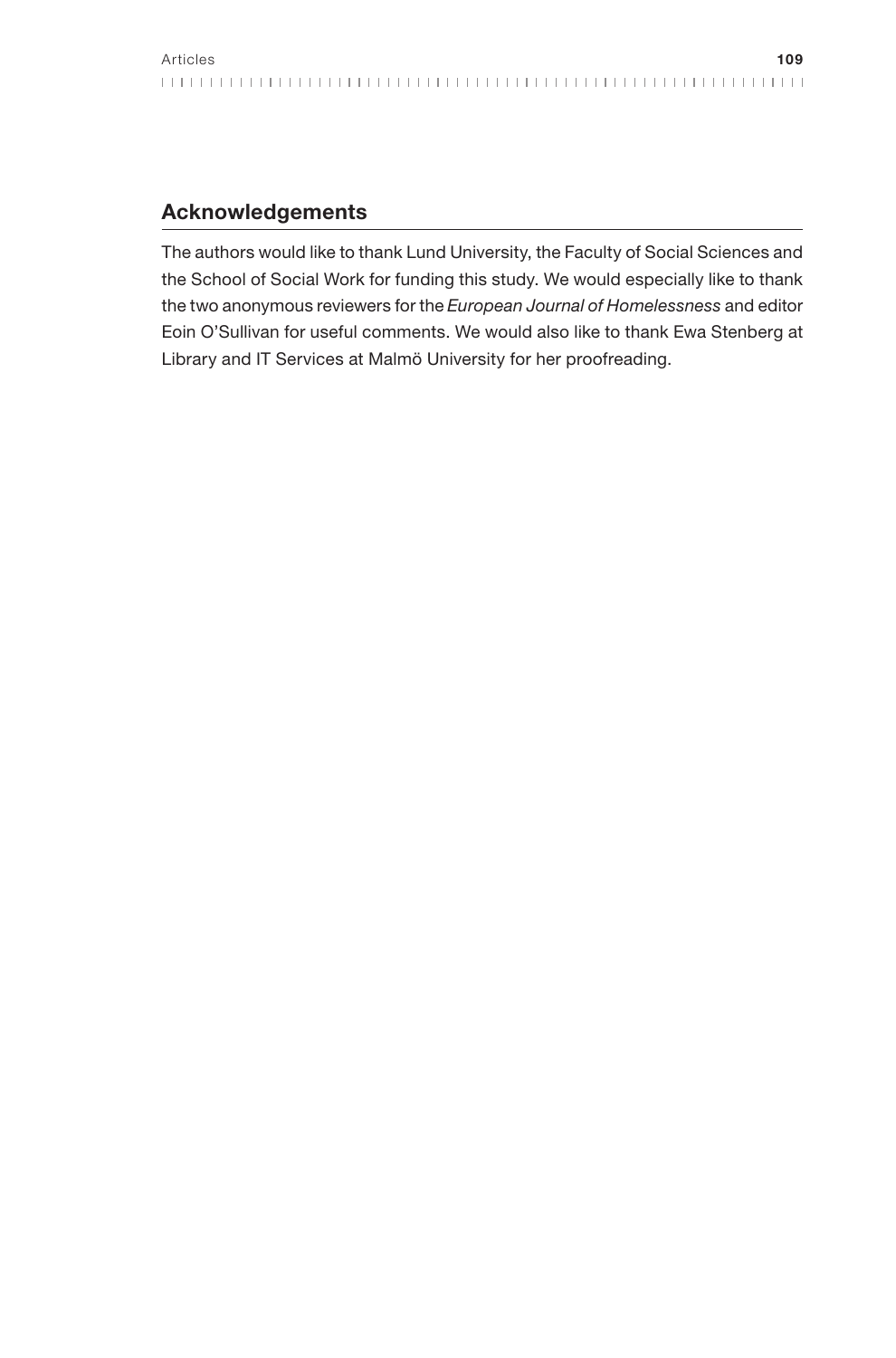#### **>** References

Annaniassen, E. (2006) Norge – det socialdemokratiska ägarlandet [Norway – the social democratic home ownership society], in: Bengtsson, B. (Ed.) Annaniassen, E., Jensen, L., Ruonavaara, H. and Sveinsson, J.R. Varför så olika? Nordisk bostadspolitik i jämförande historiskt ljus [Why so Different? Nordic Housing Policy in a Comparative and Historical Perspective] (Malmö: Égalité).

Atherton, I. and McNaughton Nicholls, C. (2008) 'Housing First' as a Means of Addressing Multiple Needs and Homelessness, European Journal of Homelessness 2 pp.289–303.

Bengtsson, B. (2001) Housing as a Social Right: Implications for Welfare State Theory, Scandinavian Political Studies 24(4) pp.255-275.

Bengtsson, B. (2006a) Sverige – kommunal allmännytta och korporativa särintressen [Sweden – municipal housing and corporate special interest], in: Bengtsson, B. Annaniassen, E., Jensen, L., Ruonavaara, H. and Sveinsson, J.R. (Eds.) Varför så olika? Nordisk bostadspolitik i jämförande historiskt ljus [Why so Different? Nordic Housing Policy in a Comparative and Historical Perspective] (Malmö: Égalité).

Bengtsson, B. Annaniassen, E., Jensen, L., Ruonavaara, H. and Sveinsson, J.R. (Eds.) (2006) Varför så olika? Nordisk bostadspolitik i jämförande historiskt ljus [Why so Different? Nordic Housing Policy in a Comparative and Historical Perspective] (Malmö: Égalité).

Bengtsson, B. (2012) Path Dependence or Historical Juncture? The Swedish Housing Regime Before and After Adjustment to the European Competition Policy, Paper presented at the ENHR 2012 Conference 'Housing: Local Welfare and Local Markets in a Globalized World M, Lillehammer, Norway, 24–27 June 2012.

Bengtsson, B. and Ruonavaara, H. (2010) Introduction to the Special Issue: Path Dependence in Housing, Housing, Theory & Society 27(3) pp.193-203.

Benjaminsen, L. and Dyb, E. (2008) The Effectiveness of Homeless Policies – Variations among the Scandinavian Countries, European Journal of Homelessness 2 pp.45–67.

Busch-Geertsema, V. (2005) Does Re-housing Lead to Reintegration? Follow-up Studies of Re-housed Homeless People, Innovation 18(2) pp.205–226.

Busch-Geertsema, V. (2012) Housing First Europe: Progress Report on a Social Experimentation Project, European Journal of Homelessness 6(2) pp.241–245.

Busch-Geertsema, V. and Sahlin, I. (2007) The Role of Hostels and Temporary Accommodation, European Journal of Homelessness 1 pp.67–93.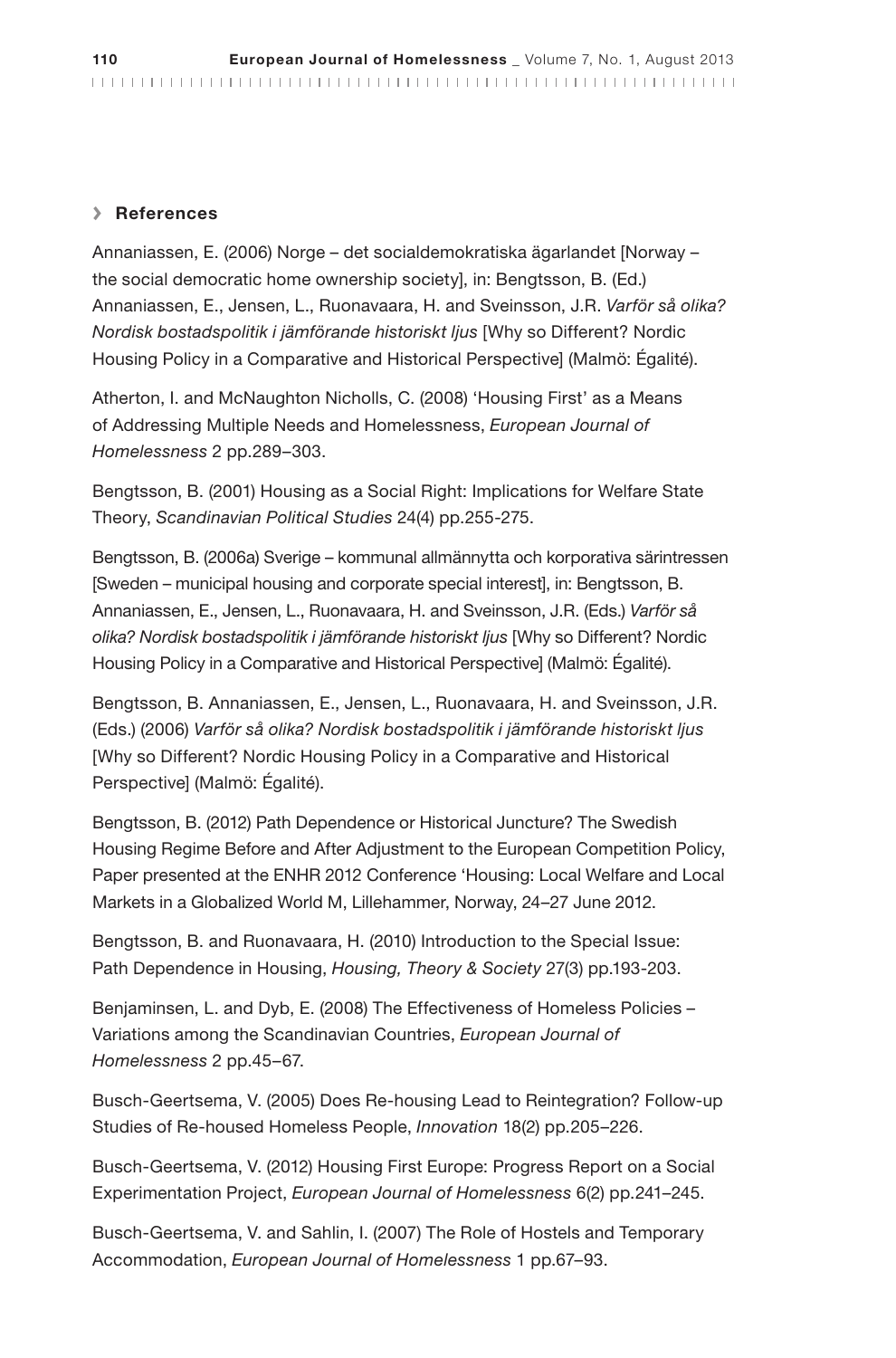Clark, E. and Johnson, K. (2009) Circumventing Circumscribed Neoliberalism: The 'System Switch' in Swedish Housing, in: S. Glynn, (Ed.) Where the Other Half Lives: Lower Income Housing in a Neoliberal World pp.173-194 (London: Pluto).

Cohen, W.M. and Levinthal, D.A. (1990) Absorptive Capacity: A New Perspective on Learning and Innovation, Administrative Science Quarterly 35(1) pp.128-152.

Czarniawska, B. and Sevón, G. (Eds.) (1996) Translating Organizational Change (Berlin: de Gruyter).

Dahlstedt, M. (2006) Viljan att aktivera: Mobilisering av förorten som politisk teknologi [The Will to Activate: Mobilization of the Suburb as a Political Technology], Utbildning och Demokrati 15(3) pp.83-106.

Denvall, V., Granlöf, S., Knutagård, M., Nordfeldt, M. and Swärd, H. (2011) Utvärdering av 'Hemlöshet – många ansikten, mångas ansvar' [Evaluation of 'Homelessness – Many Faces, Many People's Responsibility']. Slutrapport. Meddelanden från Socialhögskolan 2011: 2 (Lund: Socialhögskolan).

Durlak, J.A. and DuPre, E.P. (2008) Implementation Matters: A Review of Research on the Influence of Implementation on Program Outcomes and the Factors Affecting Implementation, American Journal of Community Psychology 41(3-4) pp.327–350.

Fitzpatrick, S. and Pawson, H. (2011) Security of Tenure in Social Housing: An International Review (Edinburgh: Heriot-Watt University).

Frank, J.D. and Frank, J.B. (1991) Persuasion and Healing. A Comparative Study of Psychotherapy (Baltimore: The John Hopkins University Press).

Gaetz, S. (2012) The Real Cost of Homelessness: Can We Save Money by Doing the Right Thing? (Toronto: Canadian Homelessness Research Network Press).

Greenhalgh, T., Robert, G., Macfarlane, F., Bate, P. and Kyriakidou, O. (2004) Diffusion of Innovations in Service Organizations: Systematic Review and Recommendations, The Milbank Quarterly 82(4) pp.581-629.

Hardy, C. and Maguire, S. (2008) Institutional Entrepreneurship, in: R. Greenwood, (Ed.) The SAGE Handbook of Organizational Institutionalism pp.198-217 (London: SAGE).

Hartman, L. (Ed.) (2011) Konkurrensens konsekvenser: vad händer med svensk välfärd [The Consequences of Competition. What Happens with Swedish Welfare] 2nd ed. (Stockholm: SNS förlag).

Hedin, K., Clark, E., Lundholm E., and Malmberg, G. (2012) Neoliberalization of Housing in Sweden: Gentrification, Filtering, and Social Polarization, Annals of the Association of American Geographers 102(2) pp.443-463.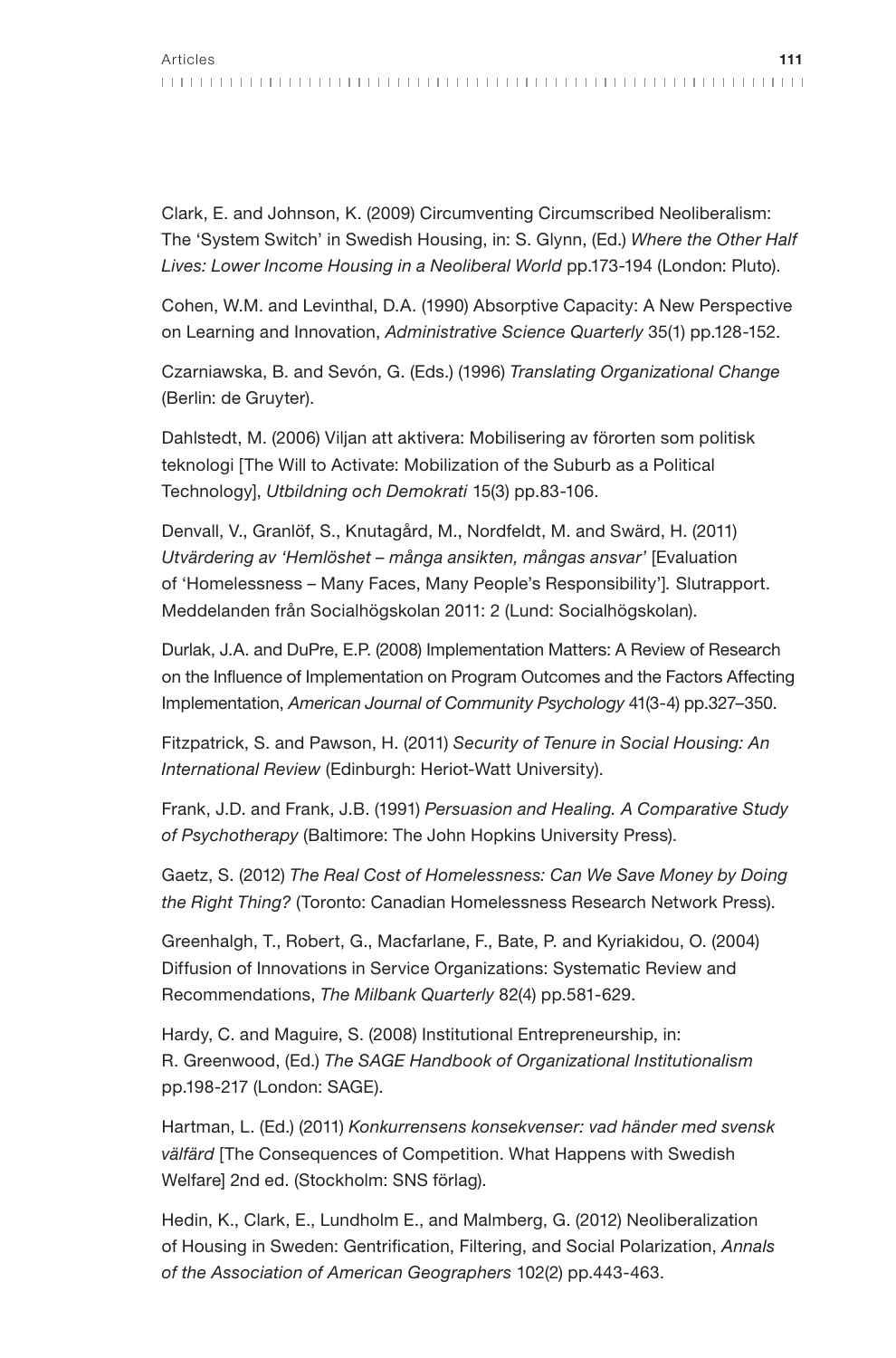Johnsen, S. and Teixeira, L. (2010) Staircases, Elevators and Cycles of Change: 'Housing First' and Other Housing Models for People with Complex Support Needs (London: Crisis).

Kemeny, J. (2001) Comparative Housing and Welfare: Theorising the Relationship, Journal of Housing and the Built Environment 16(1) pp.53-70.

Kemeny, J. (2006) Corporatism and Housing Regimes, Housing, Theory and Society 23(1) pp.1–18.

Kertesz, S. G., Crouch, K., Milby, J.B., Cusimano, R.E. and Schumacher, J.E. (2009) Housing First for Homeless Persons with Active Addiction: Are We Overreaching? , Milbank Quarterly 87(2) pp.495-534.

Kingdon, J.W. (2003) Agendas, Alternatives and Public Policies. 2nd ed. (New York: Longman).

Knutagård, M. (2009) Skälens fångar. Hemlöshetsarbetets organisering, kategoriseringar och förklaringar [Prisoners of Reasons: Organization, Categorizations and Explanations of Work with the Homeless] (Malmö: Égalité).

Knutagård, M. and Nordfeldt, M. (2007) Natthärbärget som vandrande lösning [The Shelter as a Recurrent Solution to Homelessness], Sociologisk forskning 4 pp.30-57.

Kristiansen, A. (1999) Fri från narkotika. Om kvinnor och män som har varit narkotikamissbrukare [Free From Drugs. On Women and Men Who Have Been Drug Abusers]. (Umeå: Studier i socialt arbete nr 28, Institutionen för socialt arbete, Umeå universitet).

Kristiansen, A. and Espmarker, A. (2012) Sen är det ju mycket det här att man får vara ärlig också och det är man ju inte van vid… Bostad först ur de boendes perspektiv [And then it's a lot about this that you can be honest too and that is one not used to… Housing First from the Tenants Perspective] (Lund: Socialhögskolan, Lunds universitet. Working paper series 2012: 4).

Larimer, M.E., Malone, D.K., Garner, M.D., Atkins, D.C., Burlingham, B., Lonczak, H.S., Tanzer, K., Ginzler, J., Clifasefi ,S.L., Hobson, W.G., and Marlatt G.A. (2009) Health care and public service use and costs before and after provision of housing for chronically homeless persons with severe alcohol problems. JAMA, Apr 1;301(13) pp.1349-57.

Lind, H. and Lundström, S. (2007) Bostäder på marknadens villkor [Housing on the Conditions of the Market] (Stockholm: SNS).

Lindbom, A. (2001) Dismantling Swedish Housing Policy, Governance 14(4) pp.503–526.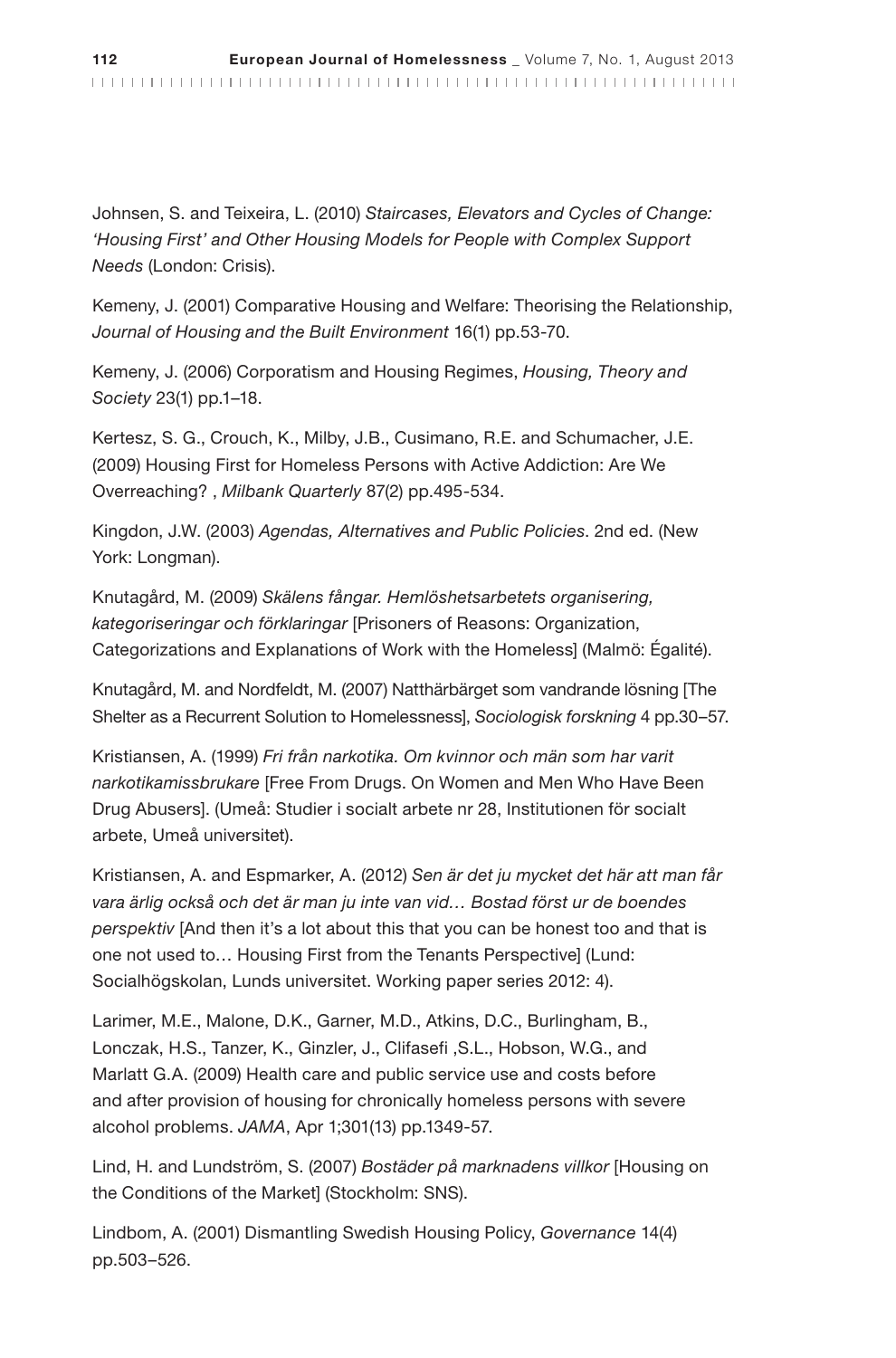Löfstrand, C. (2005) Hemlöshetens politik. Lokal policy och praktik [The Politics of Homelessness – Local Policy and Practice] (Malmö: Égalité).

Malpass, P. (2011) Path Dependence and the Measurement of Change in Housing Policy, Housing, Theory and Society 28(4) pp.305–319.

McNaughton Nicholls, C. and Atherton, I. (2011) Housing First: Considering Components for Successful Resettlement of Homeless People with Multiple Needs, Housing Studies 26(5) pp.767-777.

NBHBP (2008) Bostadsmarknaden 2008–2009 – med slutsatser av Bostadsmarknadsenkäten 2008 [The Housing Market 2008-2009 – with Conclusions of the Housing Market Survey 2008] (Karlskrona: Boverket).

NBHBP (2010a) Trösklar till bostadsmarknaden. Om hemlöshet som ett bostadsmarknadsproblem [Thresholds of the Housing Market. On Homelessness as a Housing Market Problem] (Karlskrona: Boverket)

NBHBP (2010b) Bostadsmarknaden 2010–2011. Med slutsatser från bostadsmarknadsenkäten 2010 [The Housing Market 2010-2011 – with Conclusions of the Housing Market Survey 2010] (Karlskrona: Boverket).

NBHBP (2011a) Analys av bostadsbyggandet i Norden – huvudrapport [Analysis of Housing Construction in the Nordic Countries – Main Report]. Rapport 2011: 19, regeringsuppdrag (Karlskrona: Boverket).

NBHBP (2011b) Sociala hyreskontrakt via kommunen. Den sekundära bostadsmarknadens kvantitativa utveckling efter år 2008 [Municipal Leases. Quantitative Development on the Secondary Housing Market After 2008]. Rapport 2011: 33 (Karlskrona: Boverket).

NBHBP (2012) Bostadsmarknaden 2012–2013 – med slutsatser av Bostadsmarknadsenkäten 2012 [The Housing Market 2012-2013 – with Conclusions of the Housing Market Survey 2012] (Karlskrona: Boverket).

NBHW (2011) Hemlöshet och utestängning från bostadsmarknaden 2011– omfattning och karaktär [Homelessness and Exclusion From the Housing Market 2011 – Extent and Character] (Stockholm: Socialstyrelsen).

Olsson, L. and Nordfeldt, M. (2008) Homelessness and the Tertiary Welfare System in Sweden – The Role of the Welfare State and Non-profit Sector, European Journal of Homelessness 2 pp.157–173.

Padgett, D.K., (2007) There's No Place Like (a) Home: Ontological Security Among Persons with Serious Mental Illness in the United States, Social Science & Medicine 64(9) pp.1925-1936.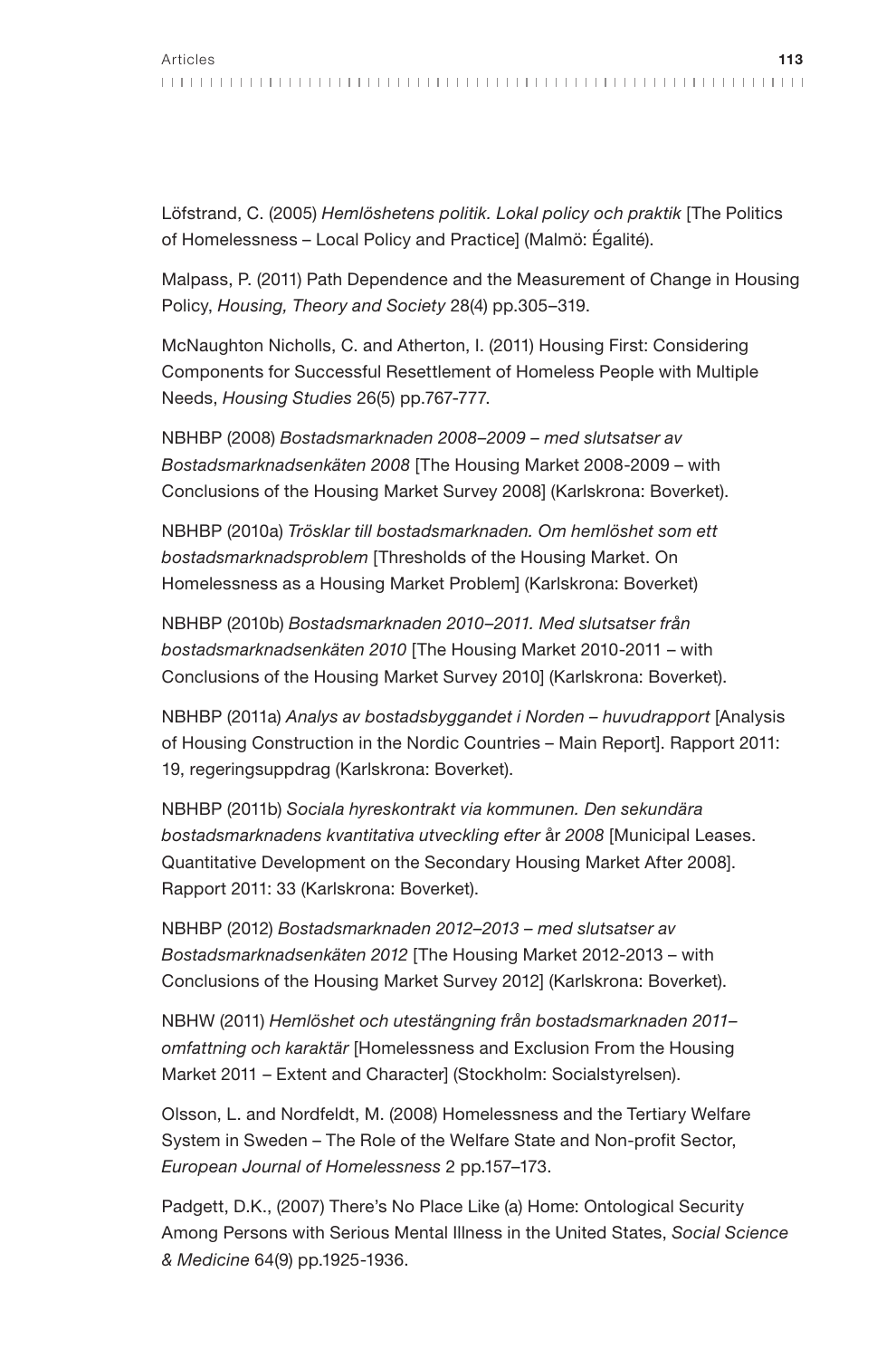Pearson, C., Montgomery, A.E. and Locke, G. (2009) Housing Stability Among Homeless Individuals with Serious Mental Illness Participating in Housing First Programs, Journal of Community Psychology 37(3) pp.404-417.

Pierson, P. (2000) Increasing Returns, Path Dependence, and the Study of Politics, American Political Science Review 95(2) pp.251-267.

Pittini, A. and Laino, E. (2011) Housing Europe Review: The Nuts and Bolts of European Social Housing Systems (Brussels: CECODHAS Housing Europe's Observatory).

Pleace, N. (2012) Housing First (Brussels: FEANTSA)

Pressman, J.L. and Wildavsky, A.B. (1984) Implementation: How Great Expectations in Washington Are Dashed in Oakland: or, Why it's Amazing That Federal Programs Work At All, This Being a Saga of the Economic Development Administration as Told by Two Sympathetic Observers Who Seek to Build Morals on a Foundation of Ruined Hopes (Berkeley: University of California Press).

Rogers, E.M. (2003) Diffusion of Innovations. 5<sup>th</sup> ed. (New York: Free Press).

Ronald, R. (2008) The Ideology of Home Ownership, Homeowner Societies and the Role of Housing (New York: Palgrave Macmillan).

Rose, N. (1995) Politisk styrning, auktoritet och expertis i den avancerade liberalismen [Political Control, Authority and Expertise in the Advanced Liberalism], in: K. Hultqvist, and K. Peterson, (Eds.): Foucault: Namnet på en modern vetenskaplig och filosofisk problematik, pp.39–59 (Stockholm: HLS).

Rose, N. (1999) Powers of Freedom: Reframing Political Thought (Cambridge: Cambridge University Press).

Sahlin-Andersson, K. and Wedlin, L. (2008) Circulating Ideas: Imitation, Translation and Editing, in: R. Greenwood, (Ed.) The SAGE Handbook of Organizational Institutionalism pp.218-242 (London: SAGE).

Sahlin, I. (1996) På gränsen till bostad: avvisning, utvisning, specialkontrakt [On the Border of Housing: Rejection, Expulsion, and Special Contracts] (Lund: Arkiv förlag).

Sahlin, I. (1998) Klara eget boende [Cope with Own Housing], in: V. Denvall and Tord Jacobson (Eds.) Vardagsbegrepp i socialt arbete. Ideologi, teori och praktik (Stockholm: Norstedts Juridik).

Sahlin, I. (2005) The Staircase of Transition: Survival Through Failure, Innovation: The European Journal of Social Science Research 18(2) pp.115-135.